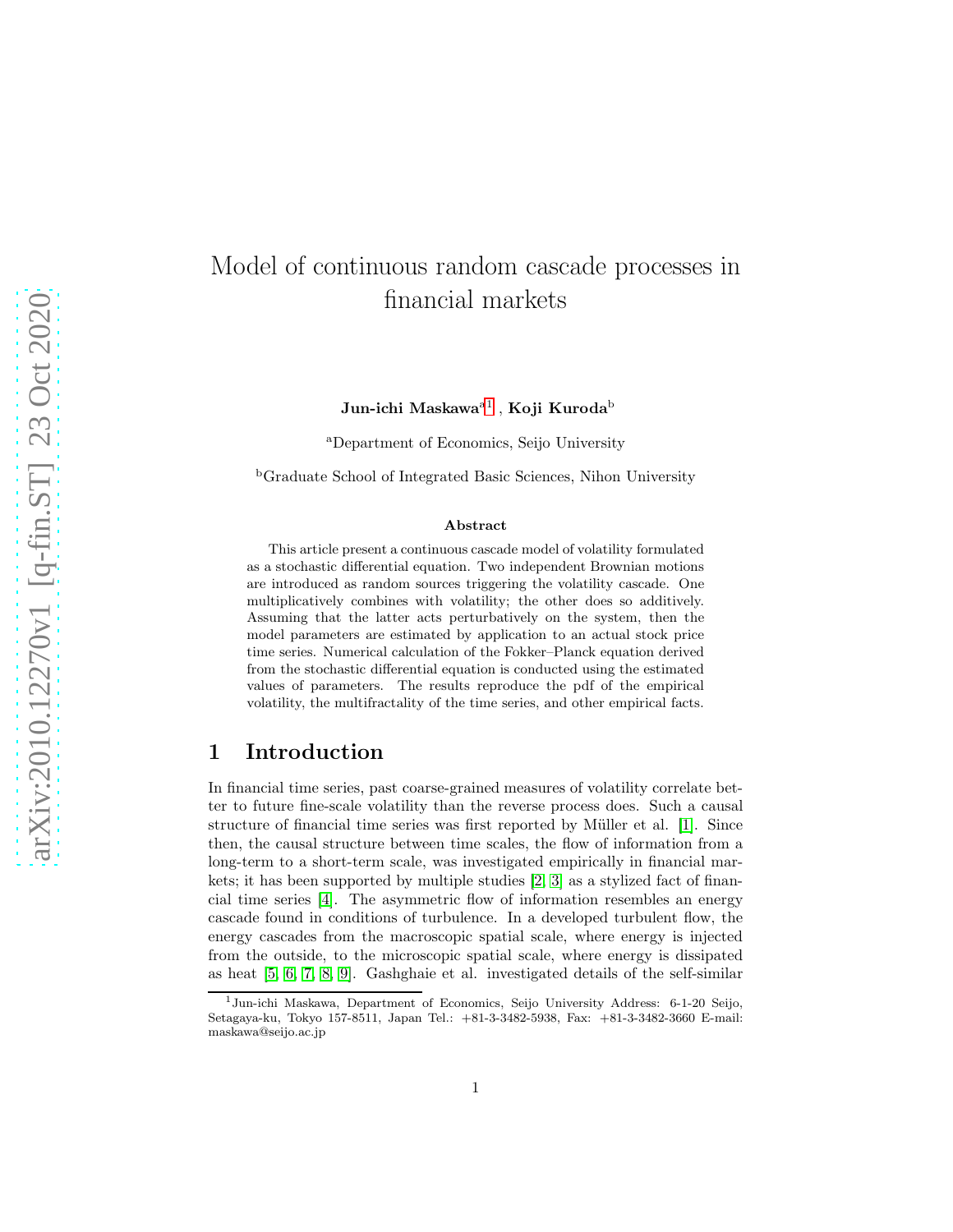transformation rule of the probability density function of price fluctuations and the nonlinear scaling law of the structure function (n-th moment of fluctuations), signifying the multifractality of the time series, in their study of the time series of foreign exchange. They pointed out the similarity of price changes in the financial time series to the velocity difference between two spatial points in turbulence [\[10,](#page-14-0) [11\]](#page-14-1). The intermittency in turbulence is a phenomenon by which a laminar flow is interrupted by irregular bursts that occur suddenly. Such intermittency, which is frequently encountered in heterogeneous complex systems, is well known in financial markets as volatility clustering  $[4, 12]$  $[4, 12]$ . Intermittency at each time scale produces a characteristic hierarchical structure designated as multifractality [\[8,](#page-13-7) [9\]](#page-13-8).

In the developed turbulence, the process by which mechanically generated vortices on a macro scale deform and destabilize according to the Navier–Stokes equation and then split into smaller vortices is regarded as an energy cascade. A similar idea of modeling multifractal time series by a recursive random multiplication process from a coarse-grained scale to a microscopic scale has offered an attractive means of describing financial time series [\[13,](#page-14-3) [14\]](#page-14-4). Chen et al. verified the statistics of multiplier factors in the random multiplication process of turbulent flow by empirical studies using measured data and numerical experiments of Navier–Stokes equations [\[15\]](#page-14-5). Results show that the multiplier factors connecting two adjacent layers follow a Cauchy distribution in which all moments diverge, and show that they are not independent. They show strongly negative correlation between the multiplier factors of adjacent layers. The authors verified the statistics of multipliers calculated backward from actual stock price fluctuations, finding a Cauchy distribution of multiplier factors and also the strongly negative correlation between the multiplier factors in financial markets. Results show that the discrete cascade model using the random multiplication process did not reproduce the statistical property of the multiplier factors. Therefore, as an alternative model, a discrete random multiplicative cascade process with additional additive stochastic process [\[16,](#page-14-6) [17,](#page-14-7) [18\]](#page-14-8), or a model formulated as the Fokker–Planck equation considering the cascade process as a continuous Markov process [\[19,](#page-14-9) [20,](#page-14-10) [21,](#page-14-11) [22,](#page-14-12) [23\]](#page-14-13) was proposed. Those models have been applied to stock market or foreign exchange market data, yielding empirical results including the statistics of multipliers.

This study examines a continuous cascade model of volatility formulated as a stochastic differential equation including two independent modes of Brownian motion: one has multiplicative coupling with volatility; the other has additive coupling as in the discrete random multiplicative cascade process with additional additive stochastic processes described above. The model parameters are estimated by its application to the stock price time series. Numerical calculation of the Fokker–Planck equation derived from the stochastic differential equation is conducted using the estimated values of parameters resulting in successful reproduction of the pdf of the empirical volatility and the multifractality of the time series.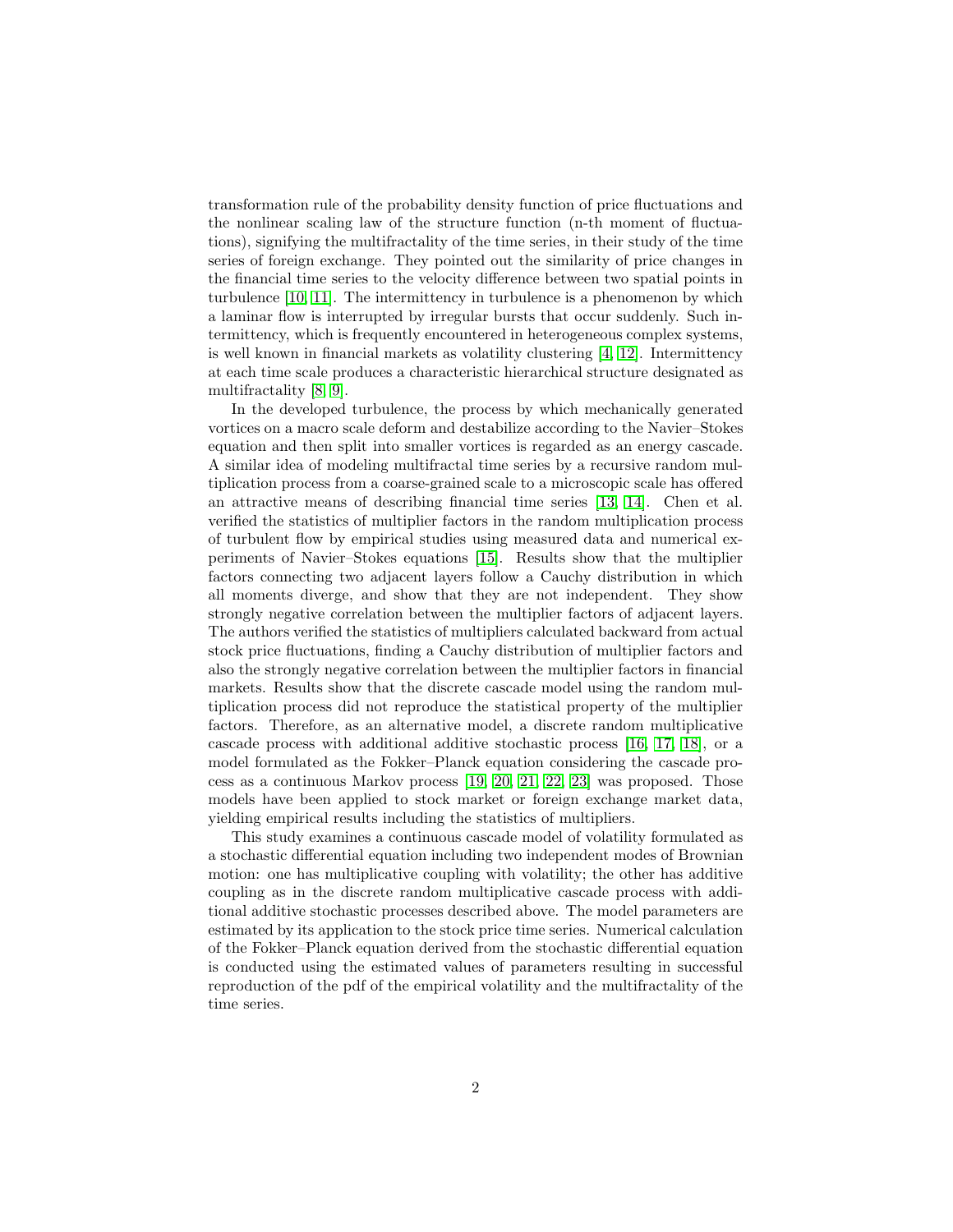### 2 Materials and Methods

### 2.1 Continuous random cascade model

#### 2.1.1 Stochastic differential equation

These analyses examine the following wavelet transform of the variation of the logarithmic stock price denoted by  $Z(t) = \log S(t)/S(0), t \in [0, L]$ :

$$
W_{\psi}Z[u,s] = \int_{-\infty}^{+\infty} Z(t) \frac{1}{s} \psi^*(\frac{t-u}{s}) dt, \ u \in [0,L],
$$
 (1)

where function  $\psi$  is designated as the analyzing wavelet. When using the delta function  $\psi(t) = \delta(t-1) - \delta(t)$  as the analyzing wavelet, the wavelet transform  $W_{\psi}Z[u, s] = Z(u + s) - Z(u)$  is exactly the logarithmic return of the period s. Here we use the second derivative of the Gaussian functions as

$$
\psi(t) = \frac{d^2}{dt^2} (e^{-\frac{t^2}{2}}) = (t^2 - 1)e^{-\frac{t^2}{2}}.
$$
\n(2)

In general, by using the  $n$ -th derivative of the function having asymptotic fast decay as the analyzing wavelet, one can remove the local trend of m-th order  $(m \leq n-1)$  because the function is orthogonal to m-th order polynomials. For the second derivative of the Gaussian functions, the linear trends of  $Z(t)$  with scale s have been eliminated in the wavelet transform  $W_{\psi}Z[u, s]$ .

The quantity used herein is the absolute value of the wavelet transform  $x(\lambda) = |W_{\psi}Z[t_0, s(\lambda)]|$  for arbitrary  $t_0$ , where we use the variable  $\lambda = \log L/s$ . Quantity  $x(\lambda)$  is thought to be a generalization of empirical volatility, whereas wavelet transform  $W_{\psi}Z[u, s]$  is exactly the absolute value of logarithmic return when we use  $\psi(t) = \delta(t-1) - \delta(t)$ .

The following stochastic equation is used to start.

<span id="page-2-0"></span>
$$
x(\lambda + d\lambda) = x(\lambda) \cdot e^{\sigma dB(\lambda) + \mu d\lambda} \quad (d\lambda > 0)
$$
\n(3)

In that equation,  $B(\lambda)$  represents the Brownian motion. Equation [\(3\)](#page-2-0) expresses that the value of the quantity  $x(\lambda + d\lambda)$  at scale  $\lambda + d\lambda$  is obtained stochastically from  $x(\lambda)$  at just a slightly larger scale  $\lambda$  by multiplying the stochastic variable  $W(\lambda, \lambda + d\lambda) = e^{\sigma dB(\lambda) + \mu d\lambda}$ . The stochastic multiplier  $W(\lambda, \lambda + d\lambda)$  follows a logarithmic normal distribution  $LN(\mu d\lambda, \sigma^2 d\lambda)$  because  $dB(\lambda) \sim N(0, d\lambda)$ . One can derive the following stochastic differential equation, using  $dB(\lambda)^2 = d\lambda$ as

<span id="page-2-1"></span>
$$
dx(\lambda) = x(\lambda + d\lambda) - x(\lambda)
$$
  
=  $x(\lambda) \cdot \left( e^{\sigma dB(\lambda) + \mu d\lambda} - 1 \right)$   
=  $x(\lambda) \cdot \left( \sigma dB(\lambda) + (\mu + \frac{1}{2}\sigma^2) d\lambda \right)$ . (4)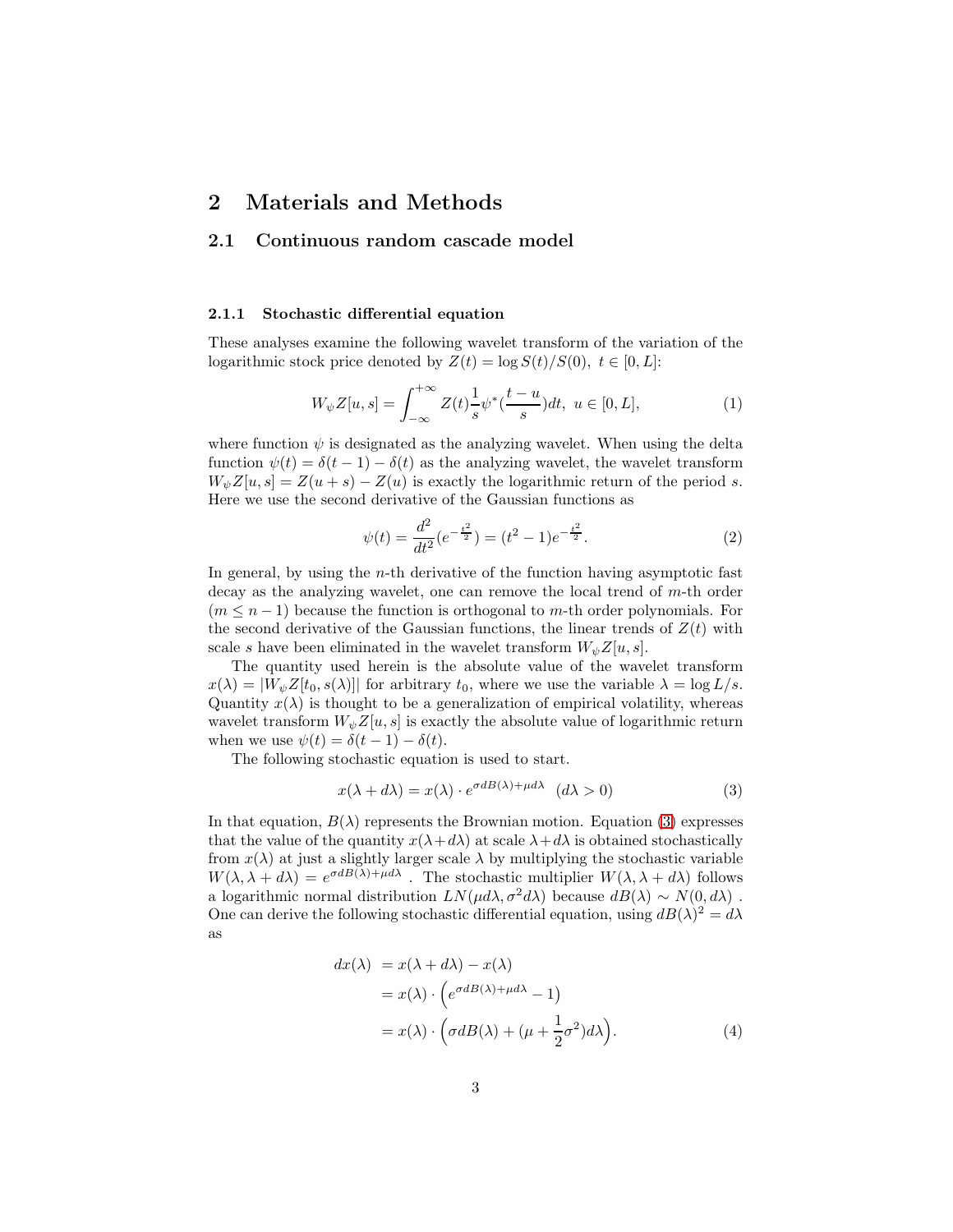The solution is obtained easily using Ito's formula as [\[24\]](#page-14-14)

<span id="page-3-0"></span>
$$
x(\lambda) = x(0) \cdot e^{\sigma B(\lambda) + \mu \lambda}.
$$
 (5)

The power law behavior of the q-th moment  $E[x(\lambda)^q]$  (q-th structure function) as a function of scale  $s$  is proved by the solution  $(5)$  as the following.

$$
E[x(\lambda)^{q}] = E[x(0)^{q}] \exp{\{\mu \lambda q + \frac{1}{2} \sigma^{2} \lambda q^{2}\}}
$$
  
= 
$$
E[x(0)^{q}] (\frac{s}{L})^{-\mu q - \frac{1}{2} \sigma^{2} q^{2}}
$$
(6)

The multifractality of signal  $Z(t)$  for which the wavelet transform follows the stochastic equation [\(4\)](#page-2-1) is verified because the scaling exponent  $\tau(q) = -\mu q$  $\frac{1}{2}\sigma^2 q^2 - 1$  is a convex upward nonlinear function. However, in this model, the stochastic multiplier  $W(\lambda_2, \lambda_1) = x(\lambda_2)/x(\lambda_1)$  ( $\lambda_2 \leq \lambda_1$ ) linking two scales follows the logarithmic normal distribution  $LN(\mu(\lambda_1 - \lambda_2), \sigma^2(\lambda_1 - \lambda_2))$ . It is independent of the multiplier  $W(\lambda_3, \lambda_2)$   $(\lambda_3 \leq \lambda_2)$  linking two adjacent scales. That result is contrary to the empirical results described in the Introduction.

We introduce an additional additive stochastic process as we have done into the discrete cascade model. We first consider the following stochastic differential equation.

<span id="page-3-1"></span>
$$
dx(\lambda) = x(\lambda) \cdot (-\gamma_M d\lambda + \sigma_M dB_M(\lambda)) + a_A(\lambda) d\lambda + b_A(\lambda) dB_A(\lambda) \tag{7}
$$

The equation is produced on the assumption that Brownian motions  $dB_M(\lambda)$ and  $dB_A(\lambda)$  are mutually independent. The first two terms correspond to equation [\(4\)](#page-2-1). The origin of those random sources triggering volatility cascade in financial markets remains unclear.

To solve the stochastic differential equation [\(7\)](#page-3-1), we consider the following stochastic differential equation of

<span id="page-3-2"></span>
$$
dw(\lambda) = w(\lambda) \cdot (-\gamma_M d\lambda + \sigma_M dB_M(\lambda)) \tag{8}
$$

which is the same as  $(4)$ . Using the solution of  $(8)$ 

$$
w(\lambda) = w(0) \cdot \exp\left\{-\left(\gamma_M + \frac{1}{2}\sigma_M^2\right)\lambda + \sigma_M B_M(\lambda)\right\},\tag{9}
$$

the solution of [\(7\)](#page-3-1) is expressed as shown below:

<span id="page-3-3"></span>
$$
x(\lambda) = w(\lambda) \cdot \Biggl( \int_0^{\lambda} \frac{a_A(u)}{w(u)} du + \int_0^{\lambda} \frac{b_A(u)}{w(u)} dB_A(u) + \frac{x(0)}{w(0)} \Biggr). \tag{10}
$$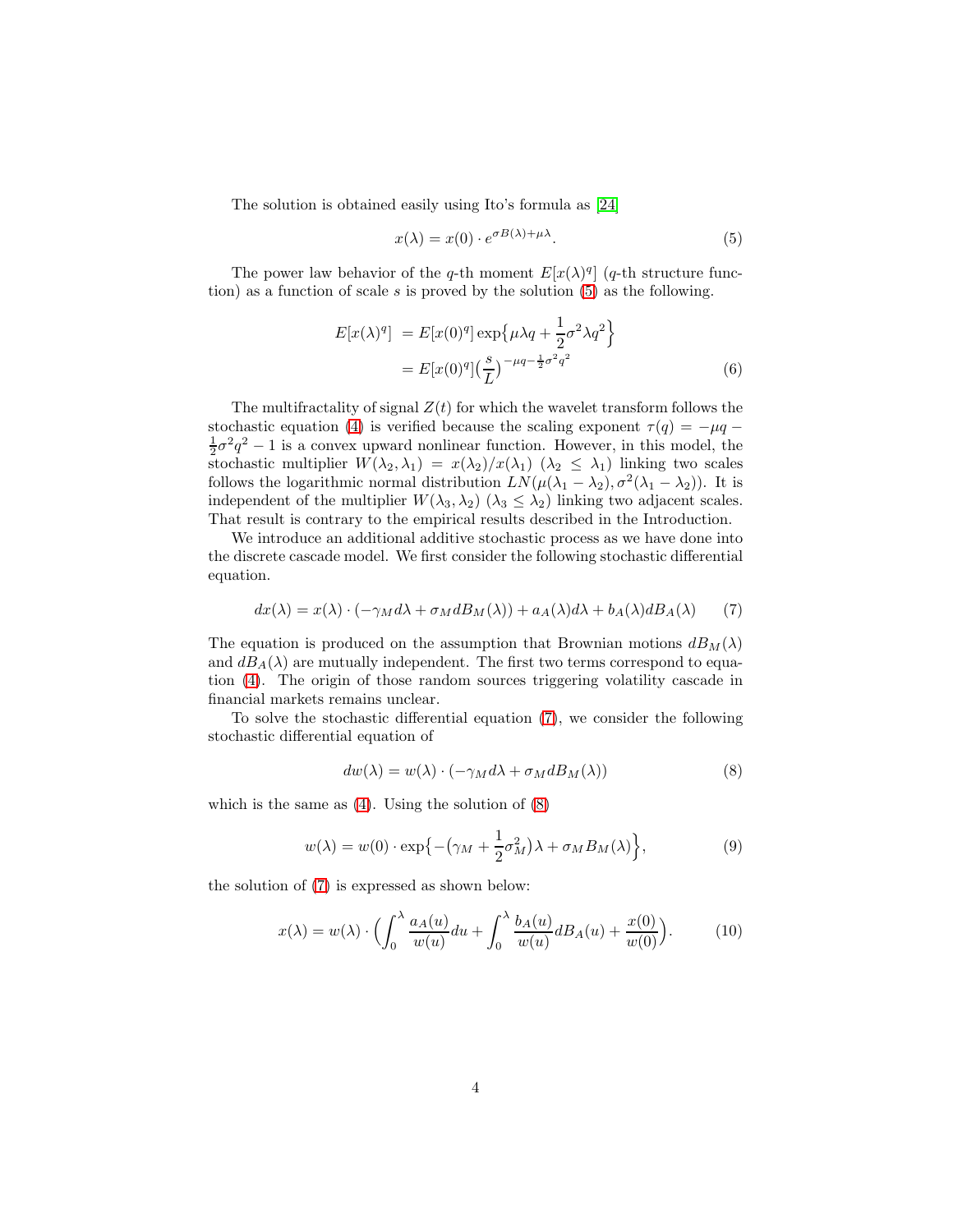#### 2.1.2 Statistics of multipliers

We have mentioned the statistics of multipliers in the Introduction:

- (1) The stochastic multiplier  $W(\lambda_2, \lambda_1) = x(\lambda_2)/x(\lambda_1)$   $(\lambda_2 \leq \lambda_1)$  linking two different scales follows a Cauchy distribution.
- (2) When considering the three scales  $\lambda_1 < \lambda_2 < \lambda_3$  ( $s_1 > s_2 > s_3$ ), the adjacent multipliers  $W(\lambda_2, \lambda_1) = x(\lambda_2)/x(\lambda_1)$  and  $W(\lambda_3, \lambda_2) = x(\lambda_3)/x(\lambda_2)$ show strongly negative correlation.

Here we show property (1) and infer the existence of correlation between adjacent multipliers under some reasonable approximations. Parameter  $\sigma_M$  is an important model parameter for the signal to have multifractality. As presented in a later section, in spite of the importance, the value of the parameter  $\sigma_M^2$  is tiny, about  $0.02 - -0.03$  in stock markets, irrespective of the stock issue. To specifically examined the role of additional stochastic processes, we investigate the 0-th order approximation of small  $\sigma_M$ . When setting  $\sigma_M = 0$ , the solution [\(10\)](#page-3-3) becomes

$$
x(\lambda) = \left(\int_{\lambda_0}^{\lambda} a_A(u)e^{\gamma_M(u-\lambda_0)} du + \int_{\lambda_0}^{\lambda} b_A(u)e^{\gamma_M(u-\lambda_0)} dB_A(u) + x(\lambda_0)\right) \tag{11}
$$

Therefore, the difference  $\Delta x(\lambda, \lambda_0) = x(\lambda) - x(\lambda_0)$  follows a normal distribution

 $N(\int_{\lambda}^{\lambda_0} a_A(u)e^{\gamma_M(u-\lambda_0)}du, \int_{\lambda_0}^{\lambda} (b_A(u))^2 e^{2\gamma_M(u-\lambda_0)}du)$ . If one simply assumes that  $x(\lambda_0)$  follows a normal distribution, then the ratio  $\Delta x(\lambda_0, \lambda_1)/x(\lambda_0)$  of two independent stochastic variables following normal distributions follows a Cauchy distribution. So  $x(\lambda_1)/x(\lambda_0)$  is the same.

By defining the differences  $\Delta x(\lambda_2, \lambda_1) = x(\lambda_2) - x(\lambda_1)$  and  $\Delta x(\lambda_3, \lambda_2) =$  $x(\lambda_3) - x(\lambda_2)$  for the three scales  $\lambda_1 < \lambda_2 < \lambda_3$ , it is readily apparent that  $W_1 = x(\lambda_2)/x(\lambda_1) = 1 + \Delta x(\lambda_2, \lambda_1)/x(\lambda_1)$  and  $W_2 = x(\lambda_3)/x(\lambda_2) = 1 +$  $\Delta x(\lambda_3, \lambda_2)/x(\lambda_2)$  show correlation. In this framework, it was difficult to show that they have strongly negative correlation. Those statistics of multipliers have also been considered in earlier works by Siefert and Peinke [\[22\]](#page-14-12). The same result can be shown using a Fokker–Planck equation under some approximations. In a later section, we show a similar Fokker–Planck equation derived from the stochastic differential equation [\(7\)](#page-3-1).

#### 2.1.3 Relation to discrete random cascade model

Assuming that  $\Delta\lambda$  is sufficiently small, then when we use the following approximation of Ito's stochastic integration[\[24\]](#page-14-14) as

$$
\int_{\lambda}^{\lambda + \Delta \lambda} \frac{b_A(u)}{w(u)} dB_A(u) \sim \frac{b_A(\lambda)}{w(t)} (B_A(\lambda + \Delta \lambda) - B_A(\lambda)), \tag{12}
$$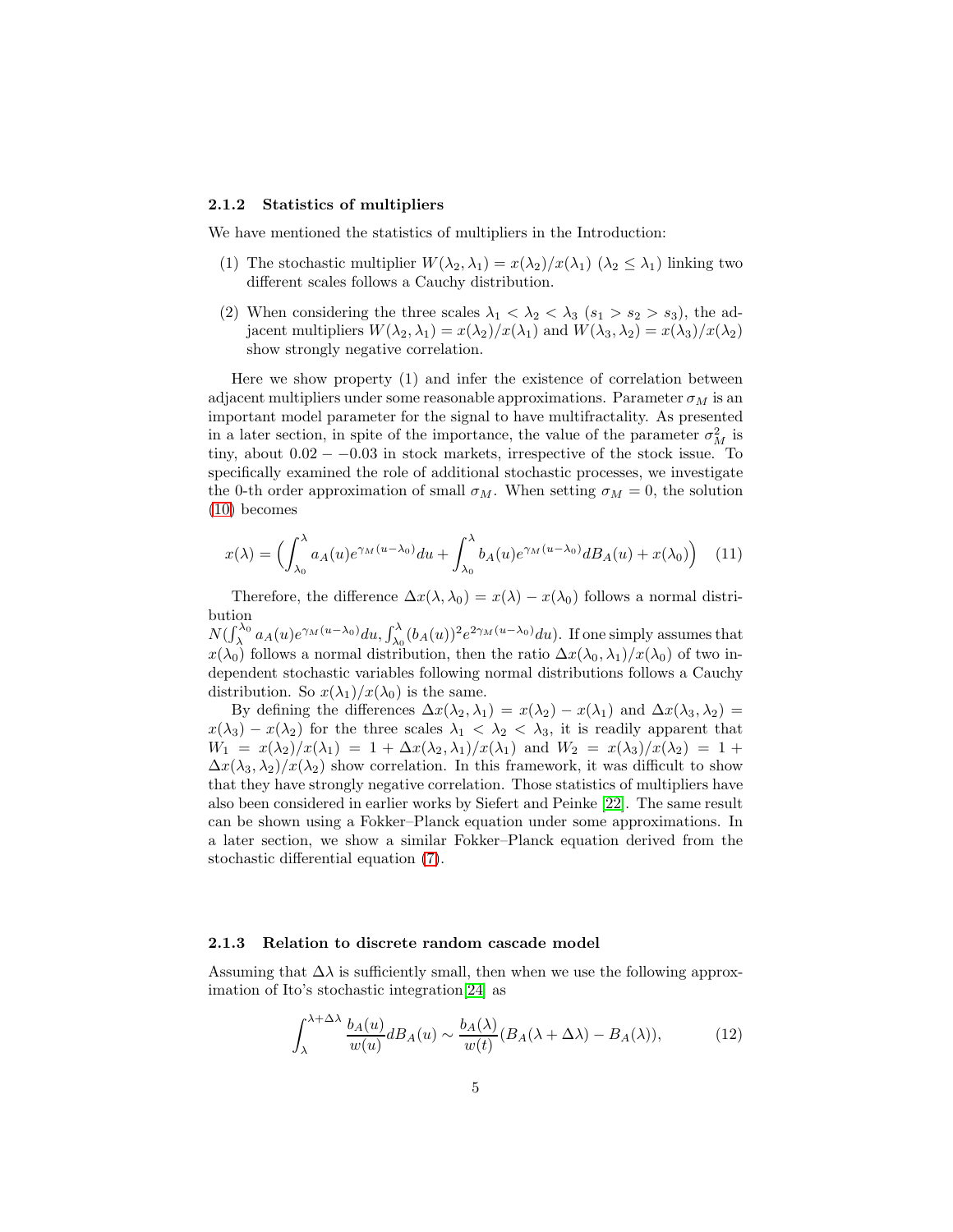we obtain the discrete random cascade equation as

$$
x(\lambda + \Delta \lambda)
$$
  
=  $W_M(\lambda, \lambda + \Delta \lambda) \cdot (x(\lambda) + a_A(\lambda)\Delta \lambda + b_A(\lambda)(B_A(\lambda + \Delta \lambda) - B_A(\lambda)),$  (13)

where  $W_M(\lambda, \lambda + \Delta \lambda) = e^{-(\gamma_M + \frac{1}{2}\sigma_M^2)\Delta\lambda + \sigma_M(B_M(\lambda + \Delta \lambda) - B_M(\lambda))}$ . The conditional expectation value of the square of  $x(\lambda + \Delta \lambda)$ , as the function of  $x^2(\lambda)$ ,

$$
E(x^{2}(\lambda + \Delta\lambda)|x(\lambda)) = e^{(2\mu_{M} + 2\sigma_{M}^{2})\Delta\lambda}(x^{2}(\lambda) + (2a_{A}(\lambda)x(\lambda) + b_{A}^{2}(\lambda)), \Delta\lambda))
$$
(14)

shows that deviation of the quadratic curve from the origin results from the parameter  $b_A(\lambda)$ , as demonstrated from an empirical study in [\[18\]](#page-14-8).

### 2.1.4 Constraint condition from the pdf of  $x(\lambda)$

A remarkable feature of the probability density function (pdf) of the quantity  $x(\lambda) = |W_{\psi}Z[, s(\lambda)|$  is the coincidence of the expected value  $E(|W_{\psi}Z[, s(\lambda)|)$ with standard deviation  $V(|W_{\psi}Z[, s(\lambda)]|)^{1/2}$ , as shown in Fig. [1](#page-15-0) for the data examined in this study (see also Fig. [10](#page-24-0) for the pdf of  $x(\lambda)$ ). It indicates the constraint condition as

<span id="page-5-3"></span><span id="page-5-0"></span>
$$
a_A(\lambda)E(x(\lambda)) = b_A^2(\lambda). \tag{15}
$$

Derivation of the constraint condition [\(15\)](#page-5-0) is given in the Appendix below.

The additional additive stochastic process in the model [\(7\)](#page-3-1) is expected to be a small perturbation to the basic model [\(4\)](#page-2-1) to avoid violating multifractality. We also impose the following condition for all scales s:

<span id="page-5-1"></span>
$$
\frac{a_A(s)}{E(|W_{\psi}Z[,s]|} << 1, \quad \frac{b_A(s)}{E(|W_{\psi}Z[:,s]|)} << 1. \tag{16}
$$

The power law scaling shown in Fig. [1,](#page-15-0)

$$
E(|W_{\psi}Z[.,s]|) \sim s^{0.5},\tag{17}
$$

and condition [\(16\)](#page-5-1) show the following constraint condition:

<span id="page-5-2"></span>
$$
a_A(s) \sim s^{0.5}, \quad b_A(s) \sim s^{0.5}.\tag{18}
$$

Inserting [\(18\)](#page-5-2) into [\(15\)](#page-5-0), we also have the equation

<span id="page-5-4"></span>
$$
a_A(1)E(|W_{\psi}Z[.,1]|) = b_A^2(1). \tag{19}
$$

### 2.1.5 Appendix: Derivation of [\(15\)](#page-5-0)

We introduce some notation for simplification of the description:

$$
E_1(\lambda) = E(x(\lambda)), E_2(\lambda) = E(x^2(\lambda)), \Delta B_\lambda = B_A(\lambda + d\lambda) - B_A(\lambda), \mu_M = -(\gamma_M + \frac{1}{2}\sigma_M^2).
$$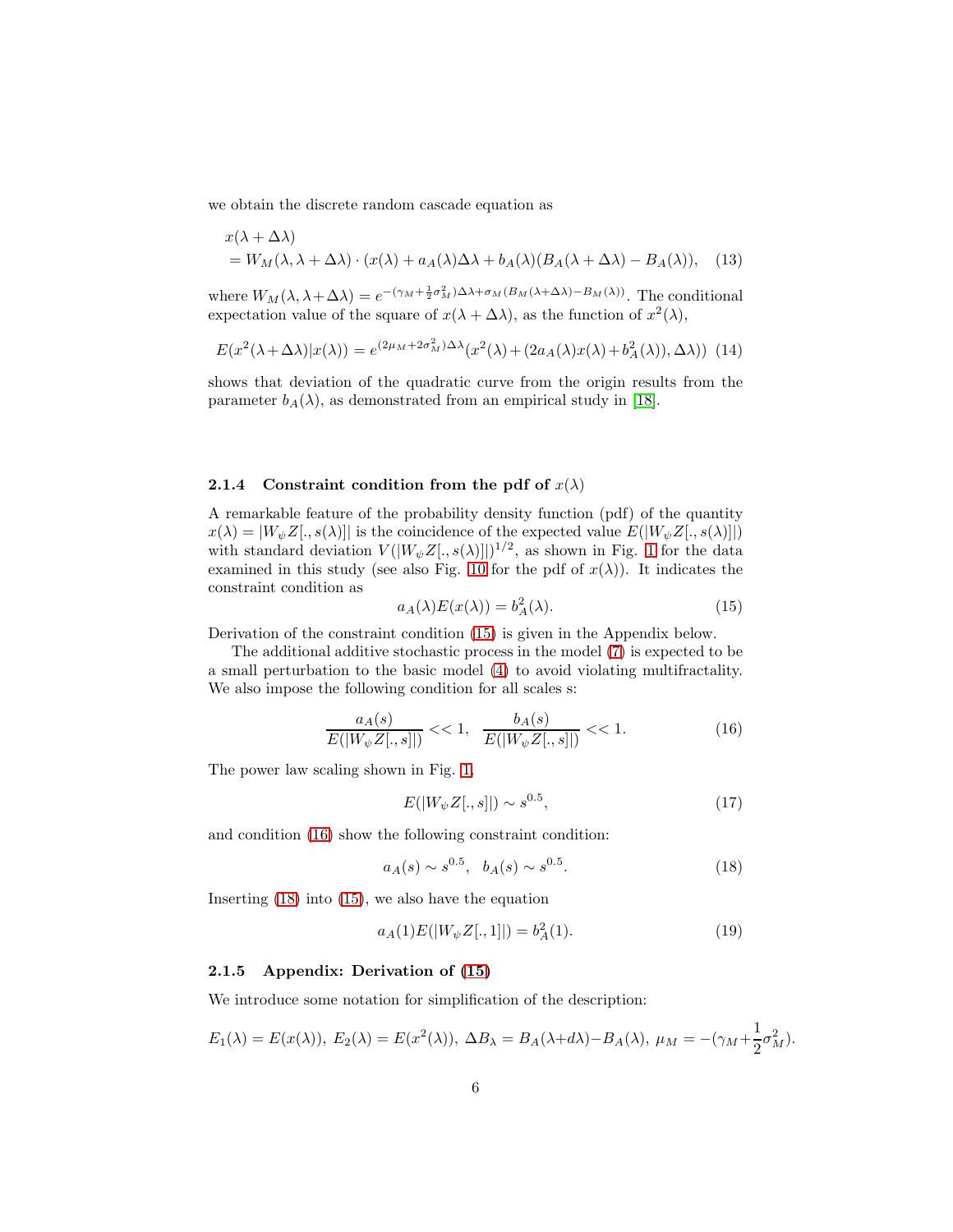From equation [\(13\)](#page-5-3), we have

$$
E_1(\lambda + d\lambda) = E(W_M(\lambda, \lambda + d\lambda) \cdot (x(\lambda) + a_A(\lambda)d\lambda + b_A(\lambda)\Delta B_\lambda))
$$
  
=  $E(W_M(\lambda, \lambda + d\lambda))E(x(\lambda) + a_A(\lambda)d\lambda + b_A(\lambda)\Delta B_\lambda))$   
=  $E(W_M(\lambda, \lambda + d\lambda))(E_1(\lambda) + a_A(\lambda)d\lambda)$   
=  $e^{(\mu_M + \frac{1}{2}\sigma_M^2)d\lambda}(E_1(\lambda) + a_A(\lambda)d\lambda),$ 

$$
E_2(\lambda + d\lambda) = E(W_M^2(\lambda, \lambda + d\lambda) \cdot (x(\lambda)^2 + (2a_A(\lambda)x(\lambda) + b_A^2(\lambda))d\lambda)
$$
  
=  $E(W_M^2(\lambda, \lambda + d\lambda))E(x(\lambda)^2 + (2a_A(\lambda)x(\lambda) + b_A^2(\lambda))d\lambda)$   
=  $E(W_M^2(\lambda, \lambda + d\lambda))(E_2(\lambda) + (2a_A(\lambda)E_1(\lambda) + b_A^2(\lambda))d\lambda))$   
=  $e^{(2\mu_M + 2\sigma_M^2)d\lambda}(E_2(\lambda) + (2a_A(\lambda)E_1(\lambda) + b_A^2(\lambda))d\lambda)).$ 

We also have

$$
E_1^2(\lambda + d\lambda) = e^{(2\mu_M + \sigma_M^2) d\lambda} (E_1^2(\lambda) + 2a_A(\lambda) E_1(\lambda) d\lambda).
$$

Because of the coincidence of the expected value and the standard deviation, we have  $E_2(\lambda) = 2E_1^2(\lambda)$  and  $E_2(\lambda + d\lambda) = 2E_1^2(\lambda + d\lambda)$ . Inserting those equalities, and using approximation  $e^{\sigma_M^2 d\lambda} = 1$ , we have the constraint condition [\(15\)](#page-5-0).

### 2.2 Fokker–Planck equation

We can derive the Fokker–Planck equation for the stochastic process  $\{x(\lambda)\}$ expressed by the stochastic differential equation [\(7\)](#page-3-1) as the following, which is the master equation that the density of the transition probability  $p(x, \lambda | x_0, \lambda_0)$ follows[\[24\]](#page-14-14).

$$
\frac{\partial}{\partial \lambda} p(x, \lambda | x_0, \lambda_0) \n= \left[ -\frac{\partial}{\partial x} D_1(\lambda, x) + \frac{1}{2} \frac{\partial^2}{\partial x^2} D_2(\lambda, x) \right] p(x, \lambda | x_0, \lambda_0)
$$
\n(20)

Therein, the functions  $D_1(\lambda, x)$  and  $D_2(\lambda, x)$  are defined as

<span id="page-6-0"></span>
$$
D_1(\lambda, x) = a_A(\lambda) - \gamma_M x,
$$
  
\n
$$
D_2(\lambda, x) = b_A(\lambda)^2 + \sigma_M^2 x^2.
$$
\n(21)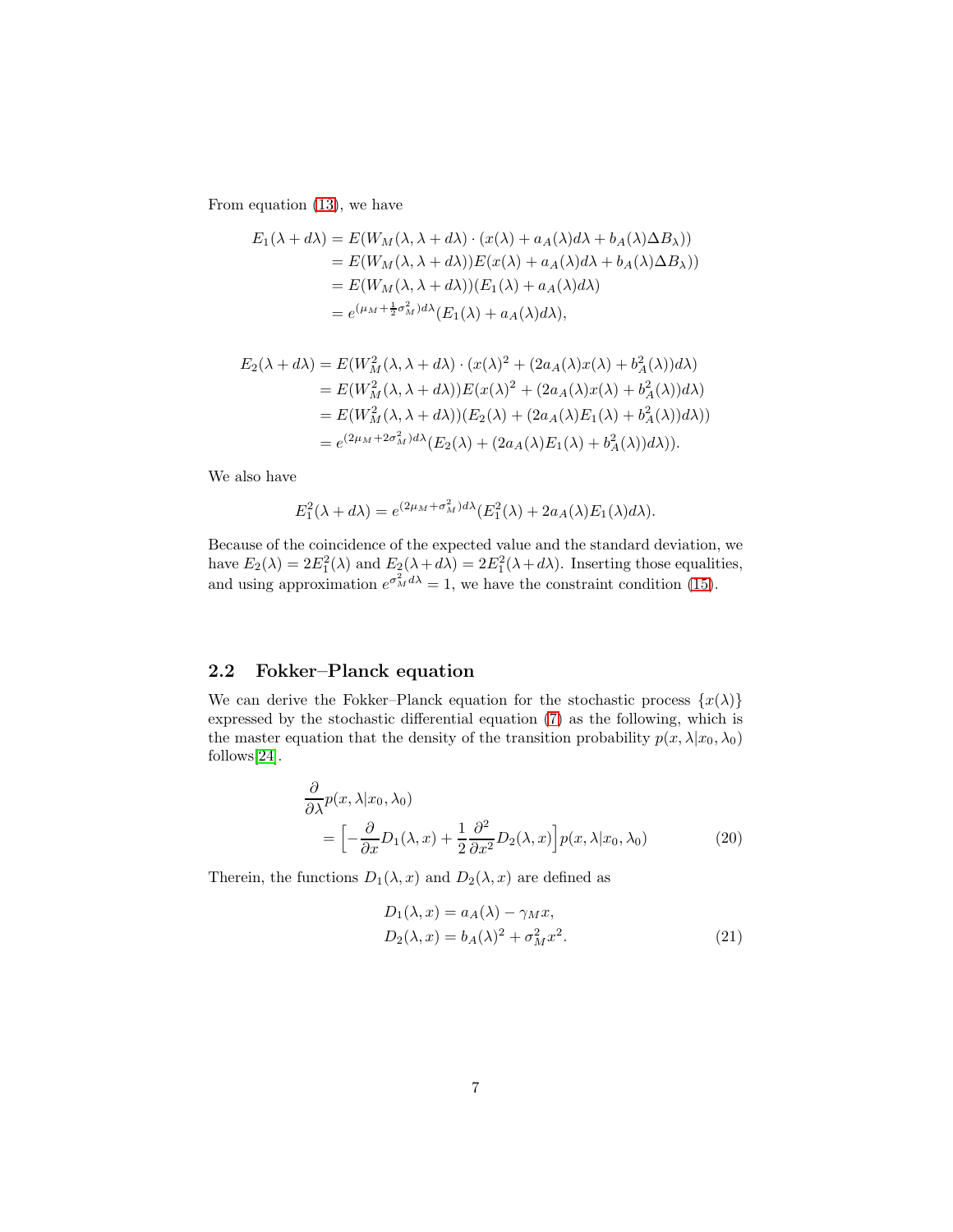The k-th moment of the change  $\delta x(\lambda) = x(\lambda + \delta \lambda) - x(\lambda)$  induced by the infinitesimal scale transformation  $\delta \lambda$  is derived as shown below.

$$
E(\delta x^{k} | x(\lambda) = x)
$$
  
\n
$$
= \int_{-\infty}^{+\infty} (y - x)^{k} p(y, \lambda + \delta \lambda | x, \lambda) dy
$$
  
\n
$$
= \int_{-\infty}^{+\infty} (y - x)^{k} (p(y, \lambda | x, \lambda) + \delta \lambda \frac{\partial}{\partial \lambda'} p(y, \lambda' | x, \lambda)|_{\lambda' = \lambda} + O(\delta \lambda^{2})) dy
$$
  
\n
$$
= \int_{-\infty}^{+\infty} (y - x)^{k} (\delta \lambda \left[ -\frac{\partial}{\partial y} D_{1}(\lambda', y) + \frac{1}{2} \frac{\partial^{2}}{\partial y^{2}} D_{2}(\lambda', y) \right] p(y, \lambda' | x, \lambda)|_{\lambda' = \lambda} + O(\delta \lambda^{2})) dy
$$
  
\n
$$
= \int_{-\infty}^{+\infty} (\delta \lambda [k(y - x)^{k-1} D_{1}(\lambda, y) + \frac{1}{2} k (\frac{\partial}{\partial y} (y - x)^{k-1}) D_{2}(\lambda, y)] \delta(y - x) + O(\delta \lambda^{2})) d
$$
\n(22)

Therein, we used the identity  $p(y, \lambda | x, \lambda) = \delta(y - x)$ . Coefficients  $D_1(\lambda, x)$ and  $D_2(\lambda, x)$  show a relation to the first and second moments of  $\delta x(\lambda)$  in the following way.

<span id="page-7-1"></span><span id="page-7-0"></span>
$$
\lim_{\delta\lambda \to 0} \frac{E(\delta x^k | x(\lambda) = x)}{\delta\lambda} = \begin{cases} D_k(\lambda, x) & k = 1, 2\\ 0 & others \end{cases}
$$
 (23)

Coefficients  $D_k$  are designated as Kramers–Moyal coefficients[\[24,](#page-14-14) [25\]](#page-15-1). We use equation [\(23\)](#page-7-0) to estimate the function  $a_A(\lambda)$  and  $b_A(\lambda)$  and parameters  $\gamma_M$  and  $\sigma_M$ . To validate the model [\(7\)](#page-3-1), it is necessary to confirm vanishing of the k-th moments for  $3 \leq k$  in the limit of  $\delta \lambda \to 0$ . Renner et al. proposed almost identical equations with [\(20\)](#page-6-0) in the literature [\[20,](#page-14-10) [21\]](#page-14-11), in which they deal with the price change itself as an analogy of the velocity difference in turbulence [\[19\]](#page-14-9). They derived a Fokker–Planck equation as a result of their empirical studies using Kramers–Moyal expansion of the Chapman–Kolmogorov equation, regarding the process as a Markovian process.

### 2.3 Empirical study

#### 2.3.1 Data

We analyze the normalized average of the logarithmic stock prices of the constituent issues of FTSE 100 index listed on the London Stock Exchange for November 2007 through January 2009, which includes the Lehman shock of 15 September 2008 and the market crash of 8 October 2008.

#### 2.3.2 Data processing

First, we calculate the average deseasonalized return of each issue  $\delta Z_i(t)$  =  $log(S_i(t)) - log(S_i(t - \delta t))$ , which describes the average change of the portfolio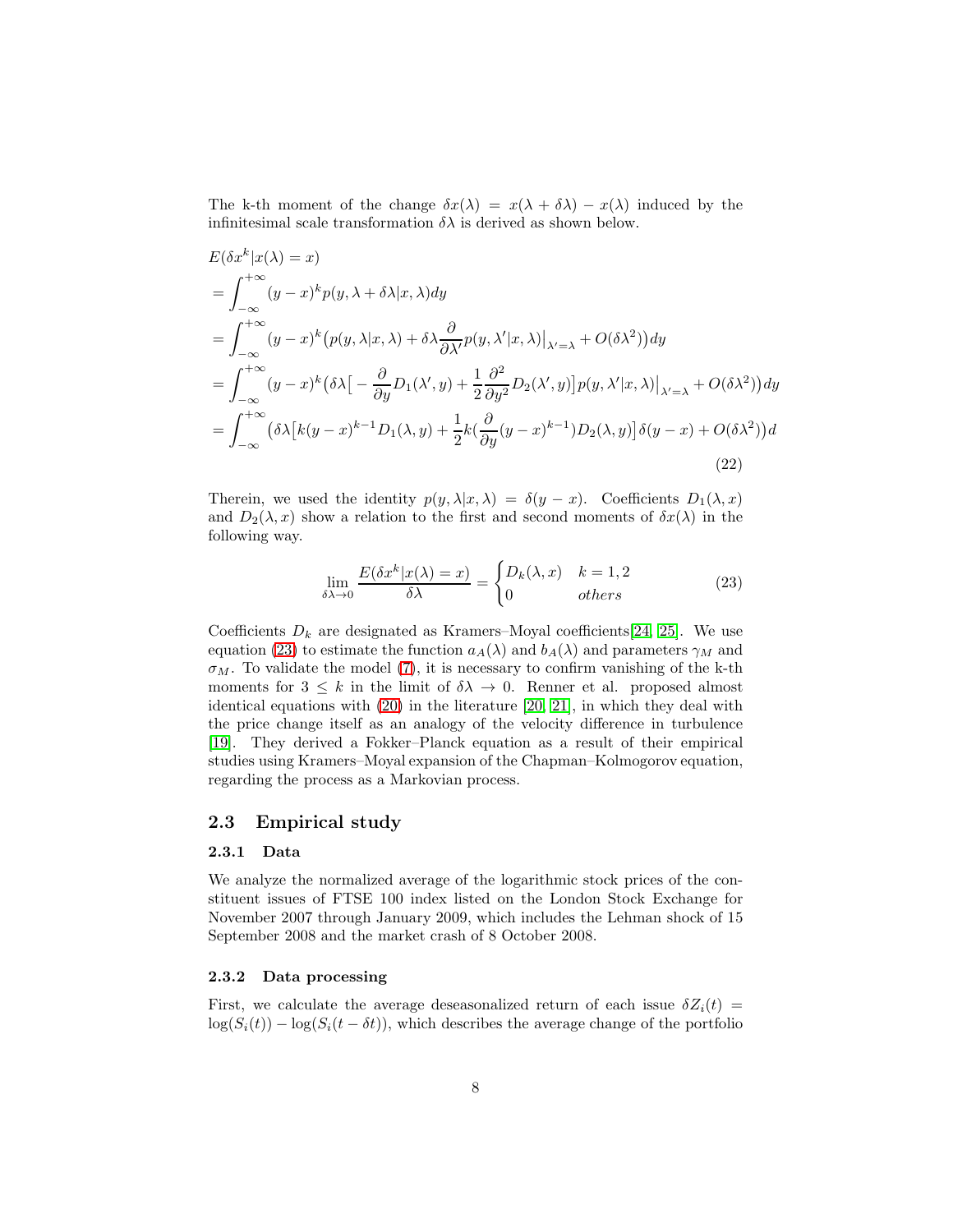$$
\delta Z(k\delta t) = \frac{1}{N_F} \sum_{i=1}^{N_F} \frac{\delta Z_i(k\delta t) - \mu_i}{\sigma_i},\tag{24}
$$

where  $\mu_i$  and  $\sigma_i$  respectively denote the average and the standard deviation of  $\delta Z_i$  and where  $N_F$  represents the number of constituent stock issues (stocks). The constituents of FTSE100 Index are updated frequently. We selected  $N_F =$ 111 stocks that remained listed on the London Stock Exchange throughout the period. Here, we set  $\delta t = 1$  (min) and examine the 1-min log-return. We excluded the overnight price change and specifically examine the intraday evolutions of returns. To remove the effect of intraday U shape patterns of market activity from the time-series, the return was divided by the standard deviation of the corresponding time of the day for each issue i. Then we cumulate  $\delta Z(t)$ to obtain the path of process  $Z(k\delta t)$   $(k = 1, ..., L)$  (Fig. [2\(](#page-16-0)A)) as

$$
Z(k\delta t) = \sum_{k'=1}^{k} \delta Z(k'\delta t). \tag{25}
$$

## 3 Results

### 3.0.1 Multifractal analysis

First, we analyze the multifractal properties of the path  $Z(t)$  using an approach with wavelet-based multifractal formalism proposed by Muzy, Bacry, and Arneodo  $[26, 27]$  $[26, 27]$ . Initially, we define two mathematical terms. The Hölder exponent  $\alpha(x_0)$  of a function  $f(x)$  at  $x_0$  is defined as the largest exponent such that there exists an *n*th-order polynomial  $P_n(x)$  and constant C that satisfy

$$
|f(x) - P_n(x - x_0)| \le C|x - x_0|^\alpha,
$$
\n(26)

for x in a neighborhood of  $x_0$ , characterizing the regularity of the function  $f(x)$ at  $x_0$ . The singular spectrum  $D(\alpha)$  is the Hausdorff dimension of the set where the Hölder exponent is equal to  $\alpha$ , as

$$
D(\alpha) = \dim_H \{ x | \alpha(x) = \alpha \}. \tag{27}
$$

For multifractal paths, the Hölder exponent  $\alpha$  is distributed in a range; for paths of the Brownian motion, which are fractal,  $D(0.5) = 1$  and  $D(\alpha) = 0$  for  $\alpha \neq 0.5.$ 

Muzy, Bacry and Arneodo proposed the wavelet transform modulus maxima (WTMM) method based on continuous wavelet transform of function to

as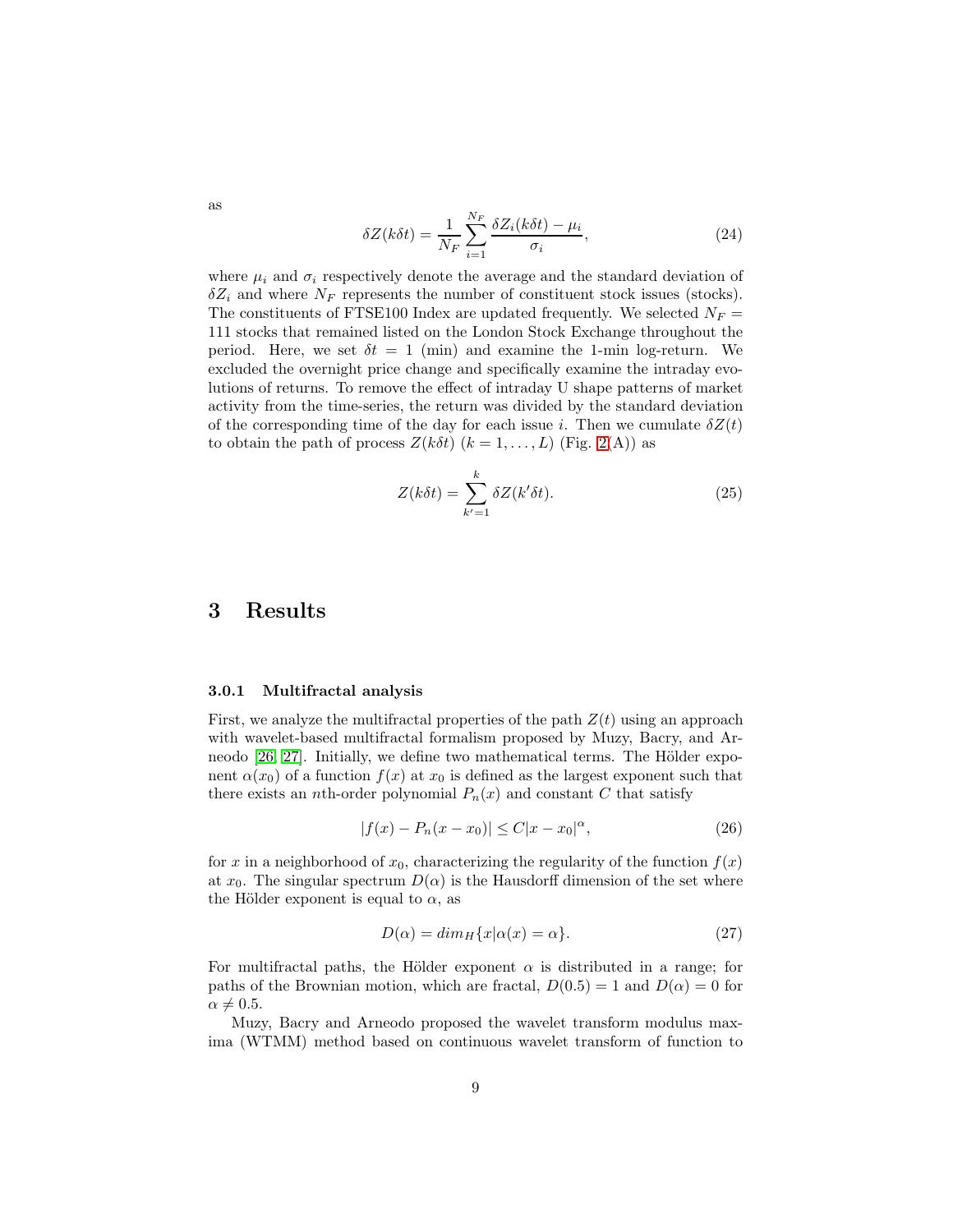calculate the singular spectrum  $D(\alpha)$ . We briefly sketch the WTMM method in the Appendix below. We calculate the partition function  $Z(q, s)$  of the q-th moment of wavelet coefficients using equation  $(29)$  for the path of our data. Results are presented in Fig. [2\(](#page-16-0)B). The partition function  $Z(q, s)$  for each order q shows power law behavior in the range of scales  $s/L < 2^{-5}$ . Exponents  $\tau(q)$ are derived by the equation [\(30\)](#page-9-1). Figure  $2(C)$  shows that it is a convex function of q. Those results underscore the multifractality of the data path. The singular spectrum  $D(\alpha)$  derived as the Legendre transformation of the function  $\tau(q)$  by equation  $(31)$  is a convex function that has compact support  $[0.25, 0.79]$  taking the peak at  $\alpha = 0.53$ , as shown in Fig. [2\(](#page-16-0)D).

#### 3.0.2 Appendix: WTMM method

The WTMM method builds a partition function from the modulus maxima of the wavelet transform defined at each scale s as the local maxima of  $|W_{\psi}[f](x, s)|$ regarded as a function of x. Those maxima mutually connect across scales and form ridge lines designated as maxima lines. The set  $\mathcal{L}(s_0)$  is the set of all the maxima lines  $l$  which satisfy

$$
(x, s) \in l \Rightarrow s \le s_0, \ \forall s \le s_0 \Rightarrow \exists (x, s) \in l. \tag{28}
$$

The partition function is defined by the maxima lines as

<span id="page-9-0"></span>
$$
Z(q,s) = \sum_{l \in \mathcal{L}(s)} (\sup_{(x,s') \in l} |W_{\psi}[x,s']|)^{q}.
$$
 (29)

Assuming power-law behavior of the partition function

<span id="page-9-1"></span>
$$
Z(q,s) \sim s^{\tau(q)},\tag{30}
$$

one can define the exponents  $\tau(q)$ . The singular spectrum  $D(\alpha)$  can be computed using the Legendre transform of  $\tau(q)$ :

<span id="page-9-2"></span>
$$
D(\alpha) = \min_{q} (q\alpha - \tau(q)).
$$
\n(31)

### 3.0.3 Parameter estimations

 $a_A$  and  $\gamma_M$  Parameters  $a_A(\lambda)$  and  $\gamma_M$  are estimated by taking the limit  $\lambda_1$  –  $\lambda_2 \to 0$  of the first moment  $E(x_1 - x_2|x_2 = x)/(\lambda_1 - \lambda_2)(22)$  $E(x_1 - x_2|x_2 = x)/(\lambda_1 - \lambda_2)(22)$ . The first moment  $E(x_1 - x_2 | x_2 = x) / (\lambda_1 - \lambda_2)$  is fitted by a linear function as

<span id="page-9-3"></span>
$$
\frac{E(x_1 - x_2|x_2 = x)}{d\lambda} = a_A(\lambda_2, d\lambda) - \gamma_M(\lambda_2, d\lambda)x,\tag{32}
$$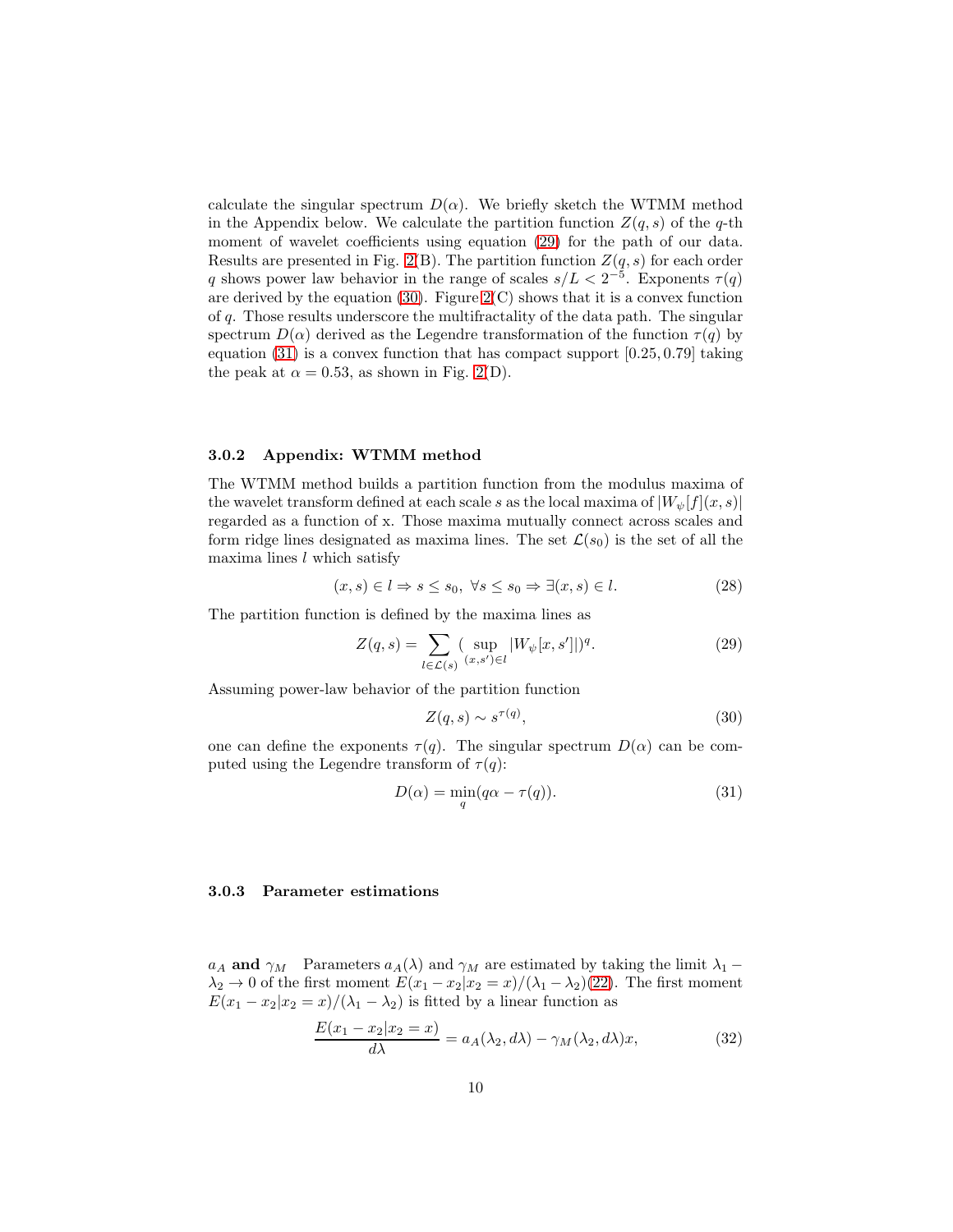where  $d\lambda = \lambda_1 - \lambda_2$ . As shown in Fig. [3\(](#page-17-0)a), the first moment is well fitted by a linear function. Fitting of this kind is applied to various  $\lambda_1 = \log(L/s1)$  and  $\lambda_2 = \log(L/s2)$  combinations (Fig. [3\(](#page-17-0)B)). Taking the limit  $d\lambda \to 0$  ( $ds/s = (s_2$  $s_1/s_2 \rightarrow 0$ , one obtains  $a_A(\lambda_2) = \lim_{d\lambda \rightarrow 0} a_A(\lambda_2, d\lambda) (a_A(s_2) = \lim_{d\lambda \rightarrow 0} a_A(s_2, ds/s))$ and  $\gamma_M = \lim_{d\lambda \to 0} \gamma_M(\lambda_2, d\lambda)(\gamma_M = \lim_{d\lambda s \to 0} \gamma_M(s_2, ds/s))$ . Fig. [4\(](#page-18-0)A) presents examples of  $a_A(s_2, ds/s)$  and nonlinear fittings by the function  $log(a_A(s, ds/s))$  $a+b(ds/s)+c(ds/s)^2$ . We estimate  $a<sub>A</sub>(s)$  by  $a<sub>A</sub>(s) = \exp(a)$  for each line. The result is presented in Fig. [4\(](#page-18-0)B). The solid line is the least-squares fit  $a<sub>A</sub>(s)$  to a power law function as

<span id="page-10-0"></span>
$$
\log(a_A(s)) = -1.50(0.41) + 0.58(0.11) \log s,\tag{33}
$$

where the standard errors are in parentheses. The estimated exponent 0.58(0.11) is consistent with the constraint condition [\(18\)](#page-5-2) within the standard error. By a similar extrapolation  $\log(\gamma_M(s, ds/s)) = a + b(ds/s) + c(ds/s)^2$ , we estimate  $\gamma_M(s) = exp(a)$ . Figure [5\(](#page-19-0)A) presents examples of  $\gamma_M(s_2, ds/s)$  and nonlinear fittings. We estimate  $\gamma_M(s)$  by  $\gamma_M(s) = \exp(a)$  for each line. The result is presented in Fig. [5\(](#page-19-0)B). We estimate the parameter  $\gamma_M$  by the average value weighted by the reciprocals of the standard errors as

$$
\gamma_M = 0.64(0.21),\tag{34}
$$

where the standard error is the value in the parenthesis.

 $b_A$  and  $\sigma_M$  Similarly, we estimate parameters  $b_A$  and  $\sigma_M$  by taking the limit  $\lambda_1 - \lambda_2 \to 0$  of the second moment  $E((x_1 - x_2)^2 | x_2 = x) / (\lambda_1 - \lambda_2)(22)$  $E((x_1 - x_2)^2 | x_2 = x) / (\lambda_1 - \lambda_2)(22)$ . The second moment  $E((x_1-x_2)^2|x_2=x)/(\lambda_1-\lambda_2)$  is fitted by a quadratic function (a regression against  $x^2$ ) as

<span id="page-10-2"></span>
$$
\frac{E((x_1 - x_2)^2 | x_2 = x)}{d\lambda} = b_A(\lambda_2, d\lambda) + \sigma_M(\lambda_2, d\lambda) x^2.
$$
 (35)

As shown in Fig.  $6(a)$ , the second moment is well fitted by a quadratic function. Fitting of this kind is applied to various  $\lambda_1$  and  $\lambda_2$  combinations (Fig. [6\(](#page-20-0)B)). Taking the limit  $d\lambda \to 0$ , one obtains  $b_A^2(\lambda_2) = \lim_{d\lambda \to 0} b_A^2(\lambda_2, d\lambda)$  and  $\sigma_M^2 =$  $\lim_{d\lambda\to 0} \sigma_M^2(\lambda_2, d\lambda)$ . Fig. [7\(](#page-21-0)A) presents examples of  $b_A^2(s_2, ds/s)$  and nonlinear fitting by the function  $log(b_A^2(s, ds/s)) = a + b(ds/s) + c(ds/s)^2$ . We estimate  $b_A^2(s)$  for each line by  $b_A^2(s) = \exp(a)$ . The result is presented in Fig. [7\(](#page-21-0)B). The solid line is the least-squares fit  $b_A^2(s)$  to a power law function as

<span id="page-10-1"></span>
$$
\log(b_A^2(s)) = -1.67(0.56) + 1.26(0.13)\log s,\tag{36}
$$

where the standard errors are in parentheses. The estimated exponent  $1.26(0.13)$ is slightly higher than the constraint condition  $(18)(b_A^2(s) \sim s)$ . However, it is acceptable with accuracy. By a similar extrapolation  $\log(\sigma_M^2(s, ds/s))$  =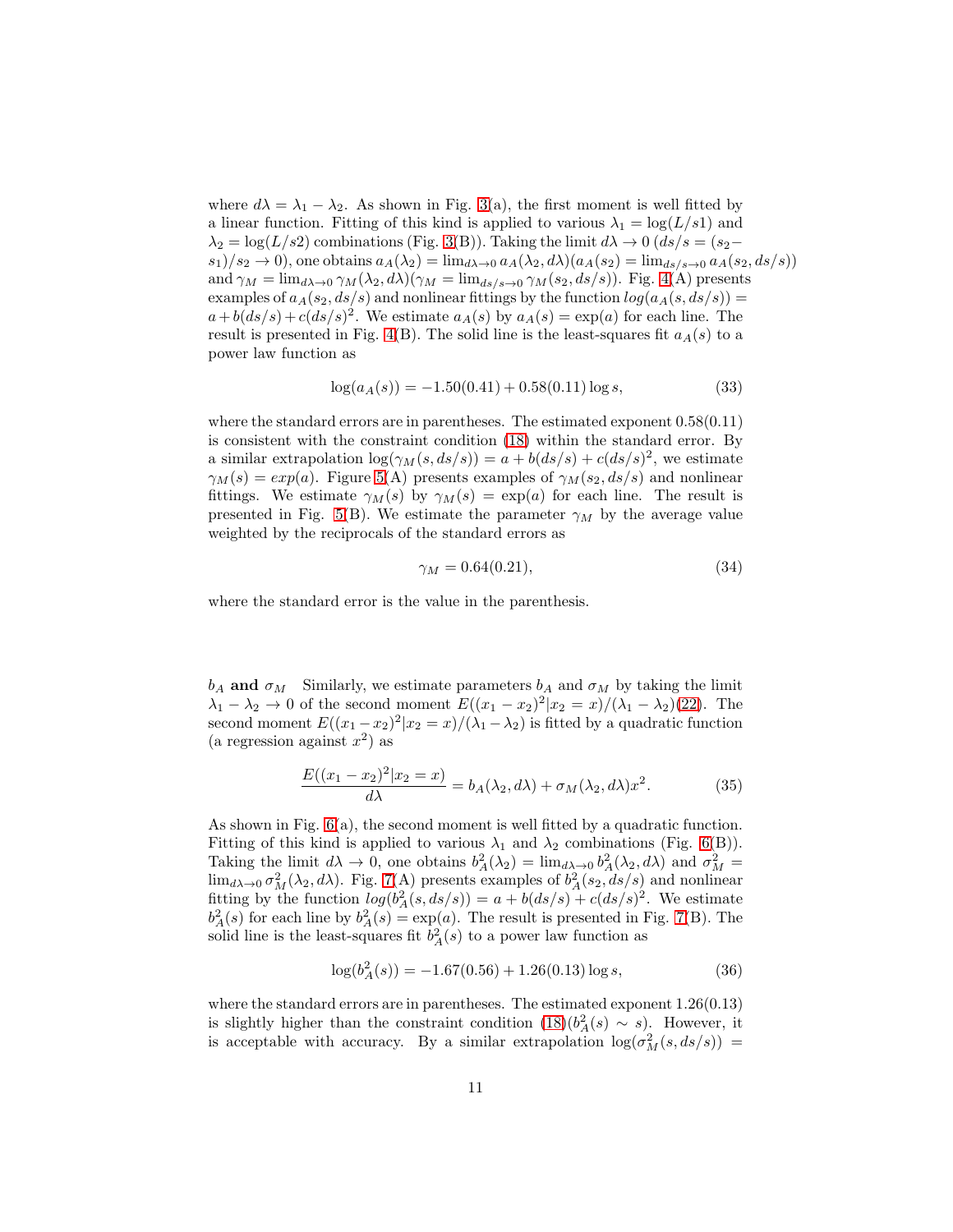$a + b(ds/s) + c(ds/s)^2$ , we estimate  $\sigma_M^2(s) = exp(a)$ . Figure [8\(](#page-22-0)A) presents an example of  $\sigma_M^2(s_2, ds/s)$ . and an estimate  $\sigma_M^2(s)$  by  $\sigma_M^2(s) = \exp(a)$  for each line. The result is shown in Fig. [8\(](#page-22-0)B). We estimate parameter  $\sigma_M^2$  by the average value weighted by the reciprocals of the standard errors.

$$
\sigma_M^2 = 0.05(0.03) \tag{37}
$$

Therein the standard error is in the parenthesis.

**Higher moments** Similarly, it is possible to show the k-th  $(3 \leq k)$  moment  $E((x_1 - x_2)^k | x_2 = x) / (\lambda_1 - \lambda_2)$  of the transition probability density  $p(x_1, \lambda_1 | \lambda_2, x_2)$  vanishes in the limit  $\lambda_1 - \lambda_2 \to 0$ . As portrayed in Fig. [9\(](#page-23-0)A), the fourth moment is well fitted by a quartic function. Applying the fitting to various  $\lambda_1$  and  $\lambda_2$  combinations (Fig. [9\(](#page-23-0)B)). we have convinced that the fourth moment vanishes in the limit  $d\lambda \to 0$ . The Pawula theorem states that all higher Kramers–Moyal coefficients  $D_k$  (3  $\leq$  k) vanish if  $D_4$  vanishes [\[25\]](#page-15-1). Therefore, we verified equation [\(23\)](#page-7-0).

Numerical calculation of the Fokker–Planck equation We confirmed that estimation of the parameter  $a_A(\lambda)$  and  $b_A(\lambda)$  by the  $E((x_1 - x_2)^k | x_2 =$  $x/(\lambda_1 - \lambda_2)$  (k = 1,2) is consistent with the constraint condition [\(18\)](#page-5-2) with accuracy. If one imposes the other constraint [\(19\)](#page-5-4), then the parameters have the following functional form of

$$
a_A(\lambda(s)) = \epsilon s^{0.5}
$$
  
\n
$$
b_A^2(\lambda(s)) = 2.27\epsilon s,
$$
\n(38)

where  $\epsilon$  is a small parameter. The consistent range of  $\epsilon$  found by estimation [\(33\)](#page-10-0) and [\(36\)](#page-10-1) is  $0.15 \le \epsilon \le 0.34$ . To fix parameter  $\gamma_M$  and  $\sigma_M$ , we use the empirical value of the scaling exponent  $\tau(q)$ , which is fitted by the quadratic function  $\tau(q) = -1 + 0.52q - 0.013q^2$  (see Fig. [2\(](#page-16-0)C)). One can derive  $\tau(q) =$  $-1+(\gamma_M+\frac{1}{2}\sigma_M^2)q-\frac{1}{2}\sigma_M^2q^2$  for the basic model [\(4\)](#page-2-1) without additional stochastic processes. Again using the assumption of slight perturbation, then from the coefficients of the quadratic function, the parameters  $\gamma_M$  and  $\sigma_M$  are expected to exist respectively in the neighborhood of  $\gamma_M = 0.51$  and  $\sigma_M = 0.026$ . Next we try the value of the parameters  $\gamma_M = 0.51$ ,  $\sigma_M = 0.026$  and  $\epsilon = 0.16$  for numerical calculation of the Fokker–Planck equation. Results are presented in Fig. [10.](#page-24-0) The initial pdf of the numerical calculation represented by the dashed line was based on the measured pdf on scale  $s = 128(min)$ . In the initial values, the fine fluctuation was smoothed using a spline function with the rationale that small fluctuations in the measured pdf are attributable to the finiteness of the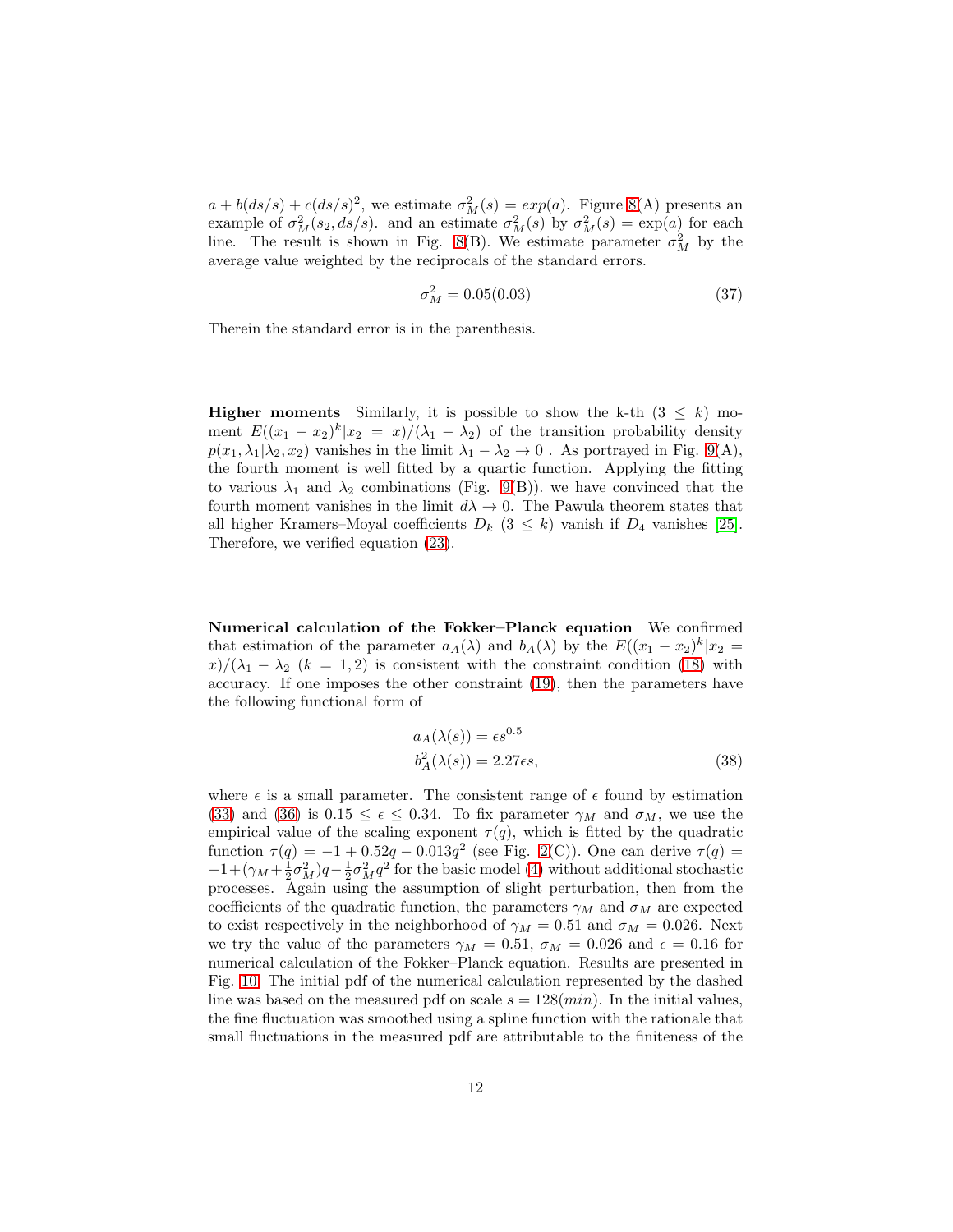number of observations. The tails are extrapolated using a power function with index −4.9 which is obtained empirically. For time evolution, the fourth-order explicit Runge–Kutta method was used. The solid line is the calculation result obtained using the estimated value of the parameters  $\gamma_M = 0.51$ ,  $\sigma_M = 0.026$ and  $\epsilon = 0.16$ . The dotted line is the result obtained when  $\epsilon = 0$ . The difference between the two was very small. The results closely matched the actual pdf.

Using results of the numerical calculation of the pdf obtained at each scale, we calculate the scaling exponent  $\tau(q)$  as shown below.

$$
E(|W_{\psi}Z[u,s]|^{q}) \sim s^{\tau(q)} \ (0 \le q)
$$
\n(39)

The result is presented in Fig. [11.](#page-25-0) No difference exists between the two numerical calculation results. Both curves are convex upward, indicating multifractal properties. Comparison with measured values is also good. These results, when combined with consideration of the statistics of multipliers given in 2.1.2, underscore the effectiveness of the continuous cascade model [\(7\)](#page-3-1) with additive stochastic processes proposed.

### 4 Discussion

The random cascade model has evolved as a model of developed turbulence. The original model, in which the stochastic process that connects each layer of the spatial scale is an independent random multiplication process, contradicts results obtained through empirical research. Therefore, an improved discrete random multiplicative cascade model with additional additive stochastic process was proposed along with a model formulated as a Fokker–Planck equation by considering cascade processes as a continuous Markov process. Moreover, those models have been applied to data analysis of the stock market and the foreign exchange market, where they have been successful. Herein, we propose a continuous cascade model formulated as a stochastic differential equation of volatility including two independent modes of Brownian motion: one has multiplicative coupling with volatility; the other has additive coupling, as in an improved discrete cascade model for the stock market, with effectiveness clarified by results of earlier research [\[18\]](#page-14-8). The model parameters were estimated by application to a stock price time series. The Fokker–Planck equation was derived from the stochastic differential equation as a master equation with the transition probability density function of volatility. Furthermore, the model parameters were estimated by its application to the average stock price time series made from FTSE100 constituents listed on the London Stock Exchange. At that time, as an alternative variable of volatility, the wavelet transform coefficient with the second derivative of the Gaussian function as an analyzing wavelet was used. Numerical calculation of the Fokker–Planck equation was conducted using the estimated parameter values. The results reported herein faithfully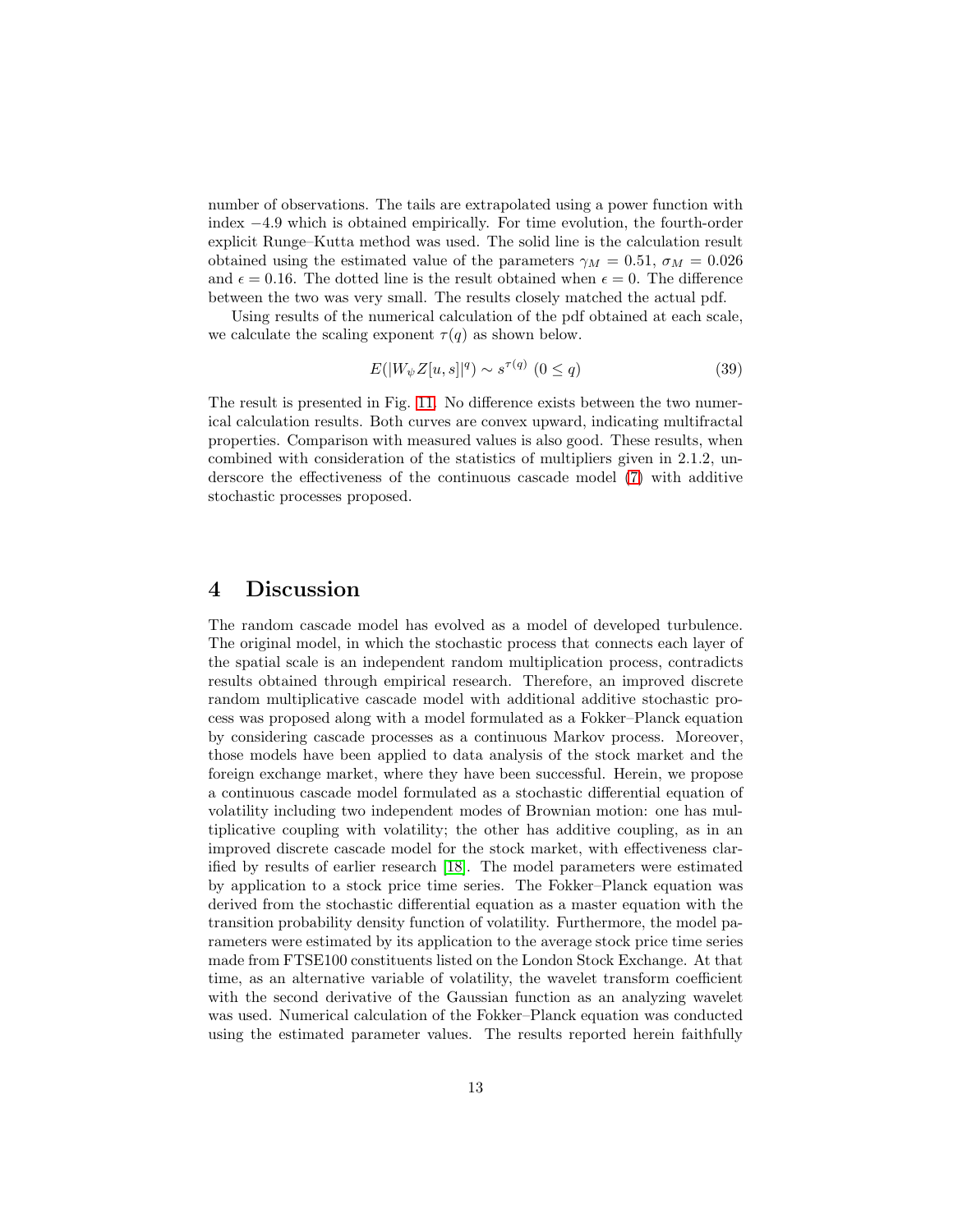reproduce the results of an earlier empirical study. This model includes information about neither the time axis nor the sign of the price fluctuation, which are necessary for a model of price fluctuations. The actual stock market exhibits well known properties that break symmetry with respect to the time axis, such as the causal structure from long-term to short-term scale volatility described first in the Introduction and price–volatility correlation (Leverage effect) [\[4,](#page-13-3) [12\]](#page-14-2). Therefore the extension of the random cascade model to encompass these phenomena remains as a subject for future work.

# Acknowledgments

This research was partially supported by a Grant-in-Aid for Scientific Research (C) No. 16K01259. One author, JM, expresses special appreciation for support by a Seijo University Special Research Grant.

# <span id="page-13-0"></span>References

- [1] Müller UA, Dacrogna MM, Davé RD, Olsen RB, Pictet OV, and von Weizäacker. Volatilities of different time resolutions – analyzing the dynamics of market components. *Journal of Empirical Finance*, 4:213–239, 1997.
- <span id="page-13-2"></span><span id="page-13-1"></span>[2] Arneodo A, Muzy JF, and Sornette D. Direct causal cascade in the stock market. *European Physical Journal B*, 2:277–282, 1998.
- [3] Lynch PE and Zumbach GO. Market heterogeneities and the causal structure of volatility. *Quantitative Finance*, 3:320–331, 2003.
- <span id="page-13-3"></span>[4] Cont R. Empirical properties of asset returns: stylized facts and statistical issues. *Quantitative Finance*, 1:223–236, 2001.
- <span id="page-13-4"></span>[5] Richardson LF. *Weather Prediction by Numerical Process*. Cambridge University Press, reprinted by Dover, 1922.
- <span id="page-13-5"></span>[6] Kolmogorov AN. The local structure of turbulence in incompressible viscous fluids for very large reynolds numbers. *Doklady Akademiia Nauk SSSR*, 30:301–305, 1941.
- <span id="page-13-6"></span>[7] Kolmogorov AN. A refinement of previous hypotheses related to the local structure of turbulence in a viscous incompressible fluid at high reynolds number. *Journal of Fluid Mechanics*, 13:301–305, 1962.
- <span id="page-13-7"></span>[8] Mandelbrot BB. Intermittent turbulence in self-similar cascades: divergence of high moments and dimension of the carrier. *Journal of Fluid Mechanics*, 62:331–358, 1974.
- <span id="page-13-8"></span>[9] Frisch U. *Turbulence: The Legacy of A. Kolmogorov*. Cambridge University Press, Cambridge, 1997.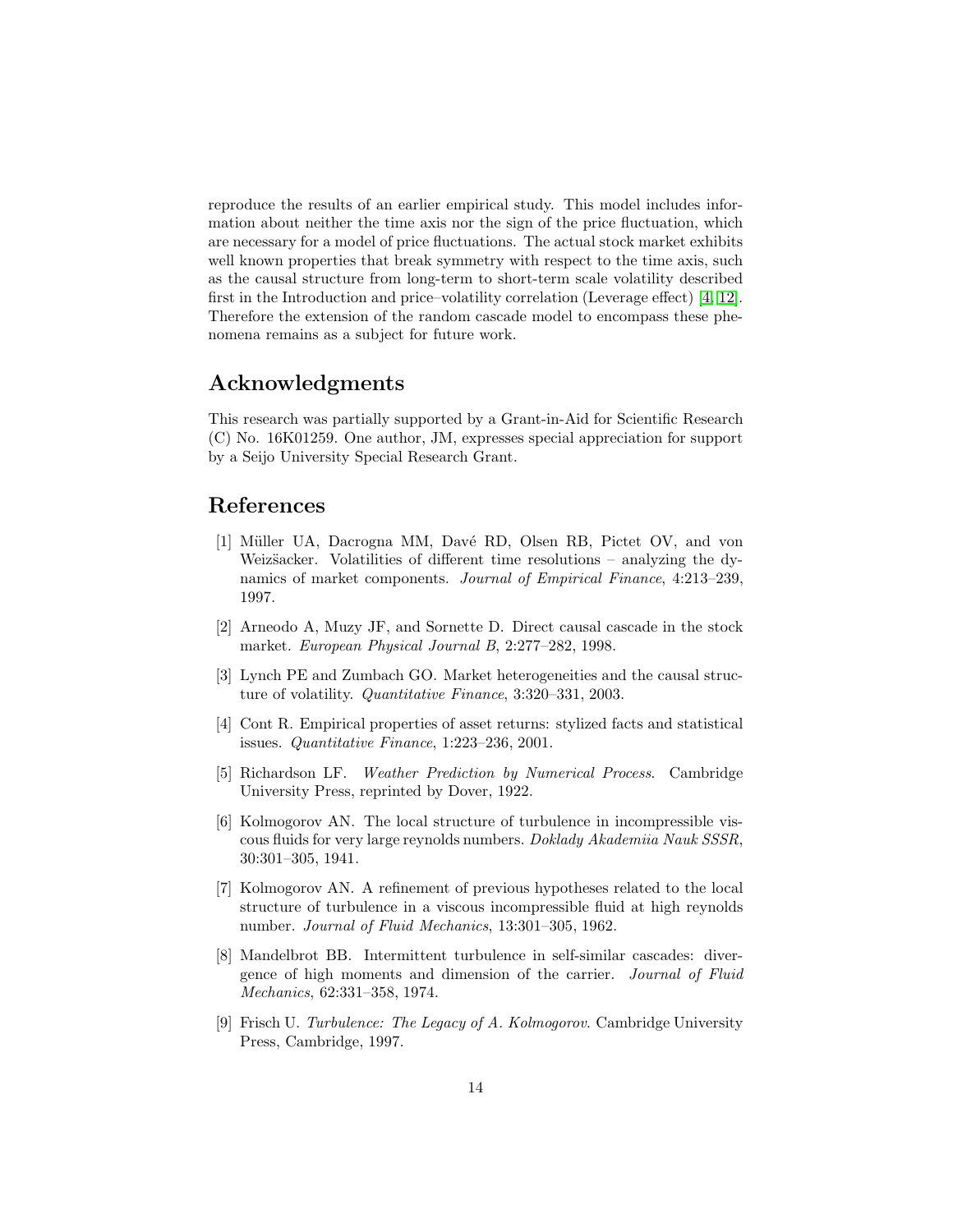- <span id="page-14-1"></span><span id="page-14-0"></span>[10] Ghashghaie S, Breymann W, Peinke J, Talkner P, and Dodge Y. Turbulent cascade in foreign exchange markets. *Nature*, 381:767–770, 1996.
- [11] Schmitt F, Schertzer D, and Lovejoy S. Multifractal analysis of foreign exchange data. applied stochastic models and data analysis. *Applied Stochastic Models and Data Analysis*, 15:29–53, 1999.
- <span id="page-14-2"></span>[12] Bouchaud J-P and Potter M. *Theory of Financial Risk and Derivative Pricing: From Statistical Physics to Risk Management, Second ed*. Cambridge University Press, Cambridge, 2003.
- <span id="page-14-4"></span><span id="page-14-3"></span>[13] Arneodo A, Bacry E, and Muzy JF. Random cascades on wavelet dyadic trees. *Journal of Mathematical Physics*, 39:4142–4164, 1998.
- [14] Breymann W, Ghashghaie S, and Talkner P. A stochastic cascade model for dynamics. *International Journal of Theoretical and Applied Finance*, 3:357–360, 2000.
- <span id="page-14-6"></span><span id="page-14-5"></span>[15] Chen Q, Chen S, and Eyink GL. Kolmogorov's third hypothesis and turbulent sign statistics. *Physical Review Letters*, 90:254501, 2003.
- [16] Jim´enez J. Intermittency and cascades. *Journal of Fluid Mechanics*, 409:99–120, 2000.
- <span id="page-14-7"></span>[17] Jim´enez J. Intermittency in turbulence. *Proceedings of the 15th 'Aha Huliko' a Winter Workshop*, 409:99–120, 2007.
- <span id="page-14-8"></span>[18] Maskawa J, Kuroda K, and Murai J. Multiplicative random cascades with additional stochastic process in financial markets. *Evolutionary and Institutional Economics Review*, 15:515–529, 2018.
- <span id="page-14-9"></span>[19] Friedrich R and Peinke J. Description of a turbulent cascade by a fokker– planck equation. *Physical Review Letters*, 78:863–866, 1997.
- <span id="page-14-10"></span>[20] Renner Ch, Peinke J, and Friedrich R. Evidence of markov properties of high frequency exchange rate data. *Physica A*, 298:499–520, 2001.
- <span id="page-14-11"></span>[21] Renner Ch, Peinke J, and Friedrich R. Experimental indications for markov properties of small-scale turbulence. *Journal of Fluid Mechanics*, 433:383– 409, 2001.
- <span id="page-14-12"></span>[22] Siefert M and Peinke J. Complete multiplier statistics explained by stochastic cascade processes. *Physics Letters A*, 371:34–38, 2007.
- <span id="page-14-13"></span>[23] Reinke N, Nickelsen, and Peinke J. On universal features of the turbulent cascade in terms of non-equilibrium thermodynamics. *Journal of Fluid Mechanics*, 848:117–153, 2018.
- <span id="page-14-14"></span>[24] Gardiner C. *Stochastic Methods, Fourth ed*. Springer-Verlag, Berlin Heidelberg, 2009.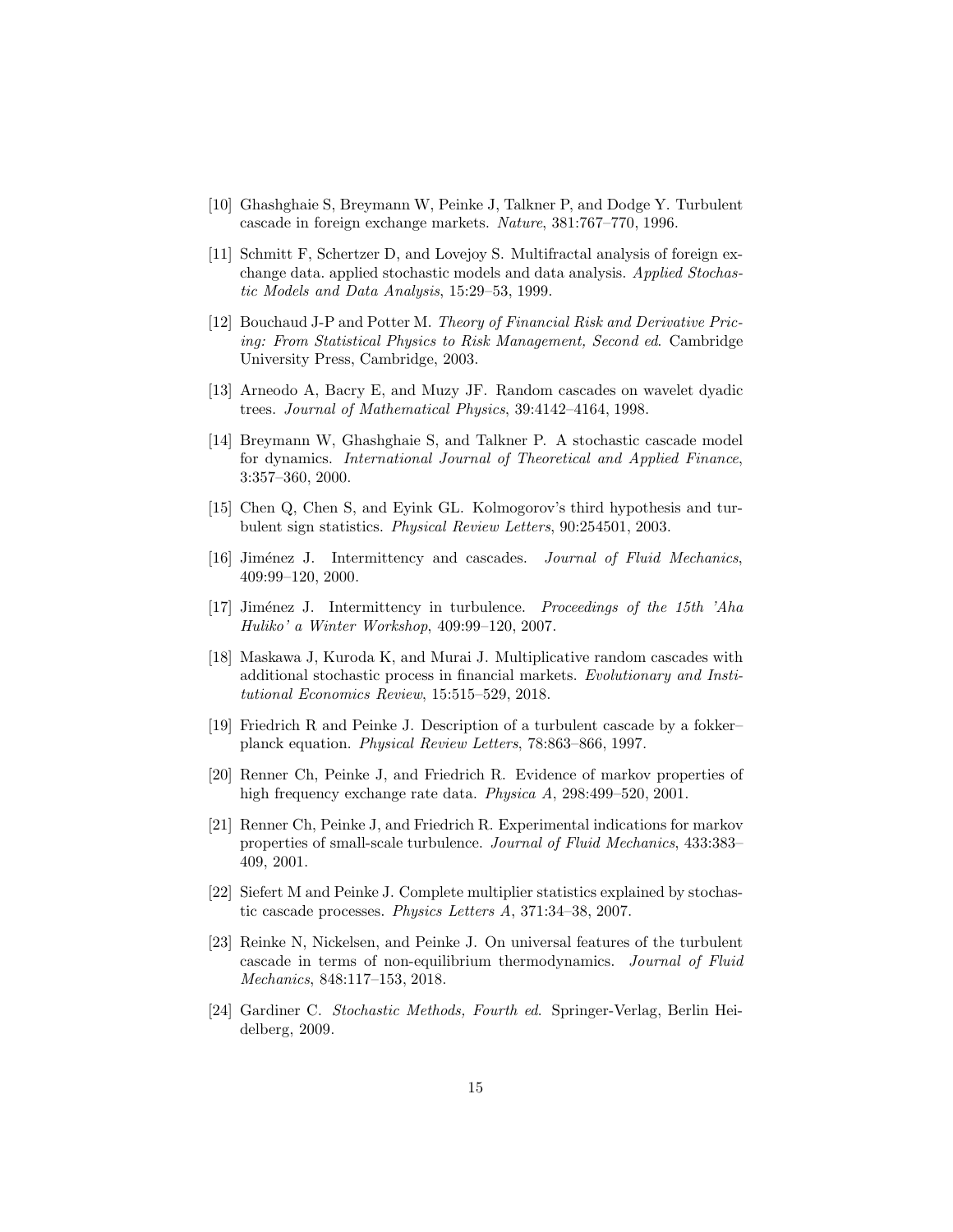- <span id="page-15-2"></span><span id="page-15-1"></span>[25] Risken H. *The Fokker–Planck Equation, Second ed*. Springer-Verlag, Berlin Heidelberg, 1889.
- [26] Muzy JF, Bacry E, and Arneodo A. Multifractal formalism for fractal signals: The structure–function approach versus the wavelet-transform modulus–maxima method. *Physical Review E*, 47:875–884, 1993.
- <span id="page-15-3"></span>[27] Bacry E, Muzy JF, and Arneodo A. Singularity spectrum of fractal signals from wavelet analysis: Exact results. *Journal of Statistical Physics*, 70:635– 674, 2013.

# Figure captions



<span id="page-15-0"></span>Figure 1: Scaling properties of  $E(|W_{\psi}Z[., s(\lambda)]|)$  and  $V(|W_{\psi}Z[., s(\lambda)]|)^{1/2}$ . The expected value almost perfectly coincides with the standard deviation at all scales. The solid line represents the least-squares fit to the power law function,  $2.27s^{0.5}$ .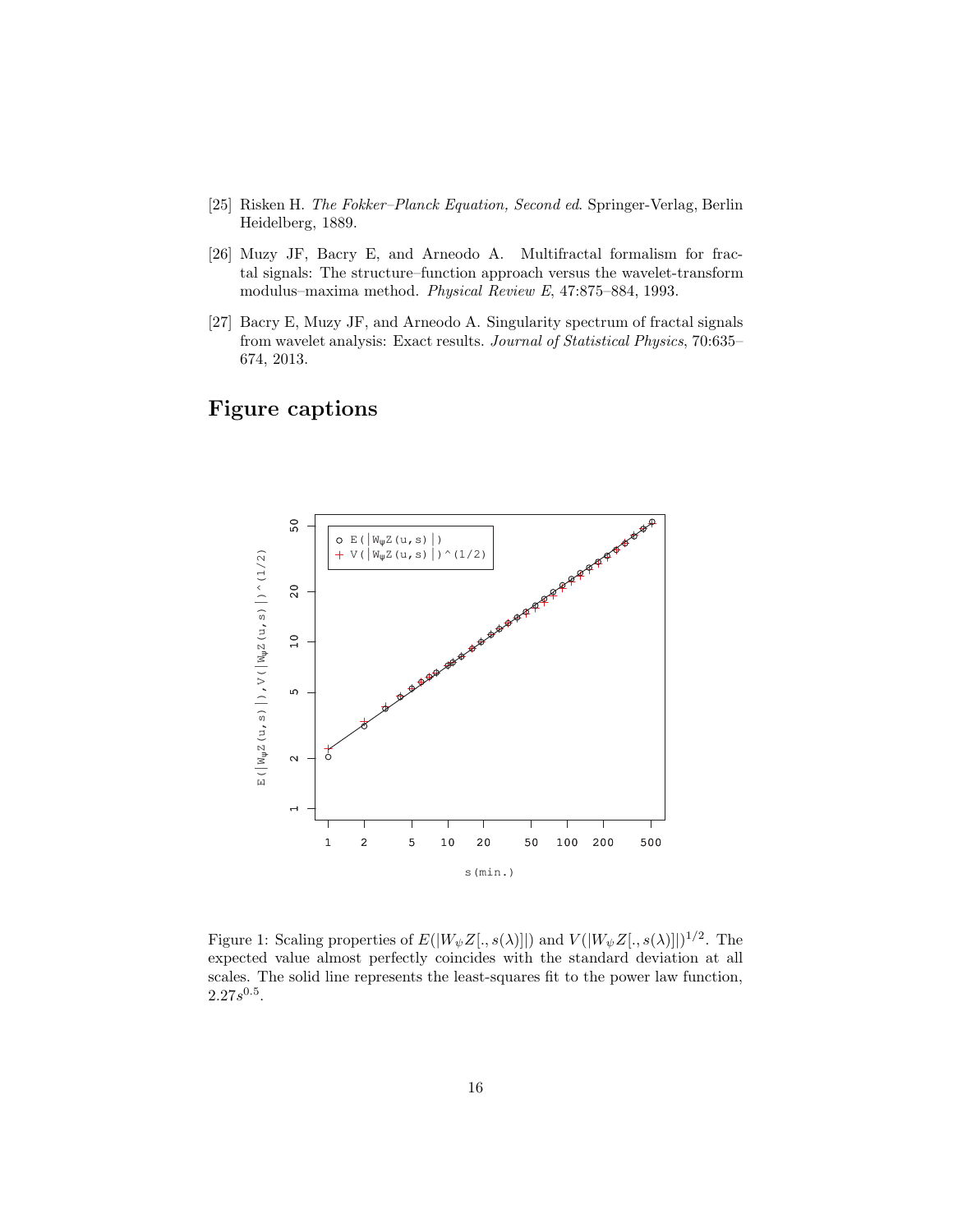

<span id="page-16-0"></span>Figure 2: Results of multifractal analysis (A) $Z(t)$  (B)  $Z(q,s)$  for  $q = -20, \ldots, 20$  $(\circ)$  and regression lines (C) Scaling exponent  $\tau(q)$  (solid line). The dashed blue line is the least-squares fit to the quadratic function  $\tau(q) = -1 + 0.52q - 0.013q^2$ . The dotted red line  $\tau(q) = -1 + 0.5q$  corresponds to Brownian motion. (D) Singular spectrum  $D(\alpha)$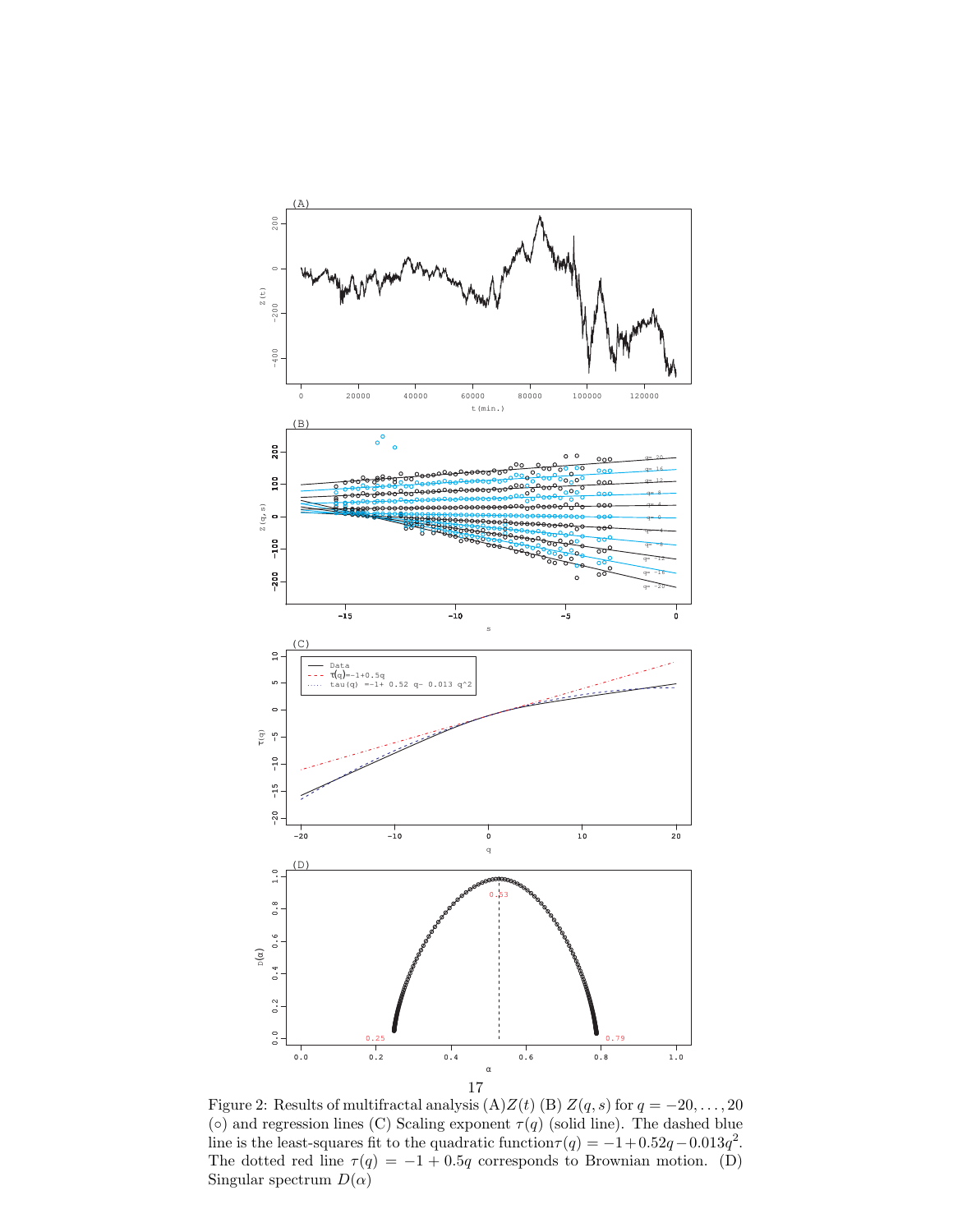Figure 3: Regression of  $E(x_1$ −  $x_2|x_2$  $\parallel$  $\chi)/$  $\sum$ −  $\lesssim$ ). (A) The standard errors are denoted by an error bar. (B) Fitting is applied to various  $s_1$ and  $s_2$ combinations.

<span id="page-17-0"></span>

 $\mathbb{E}$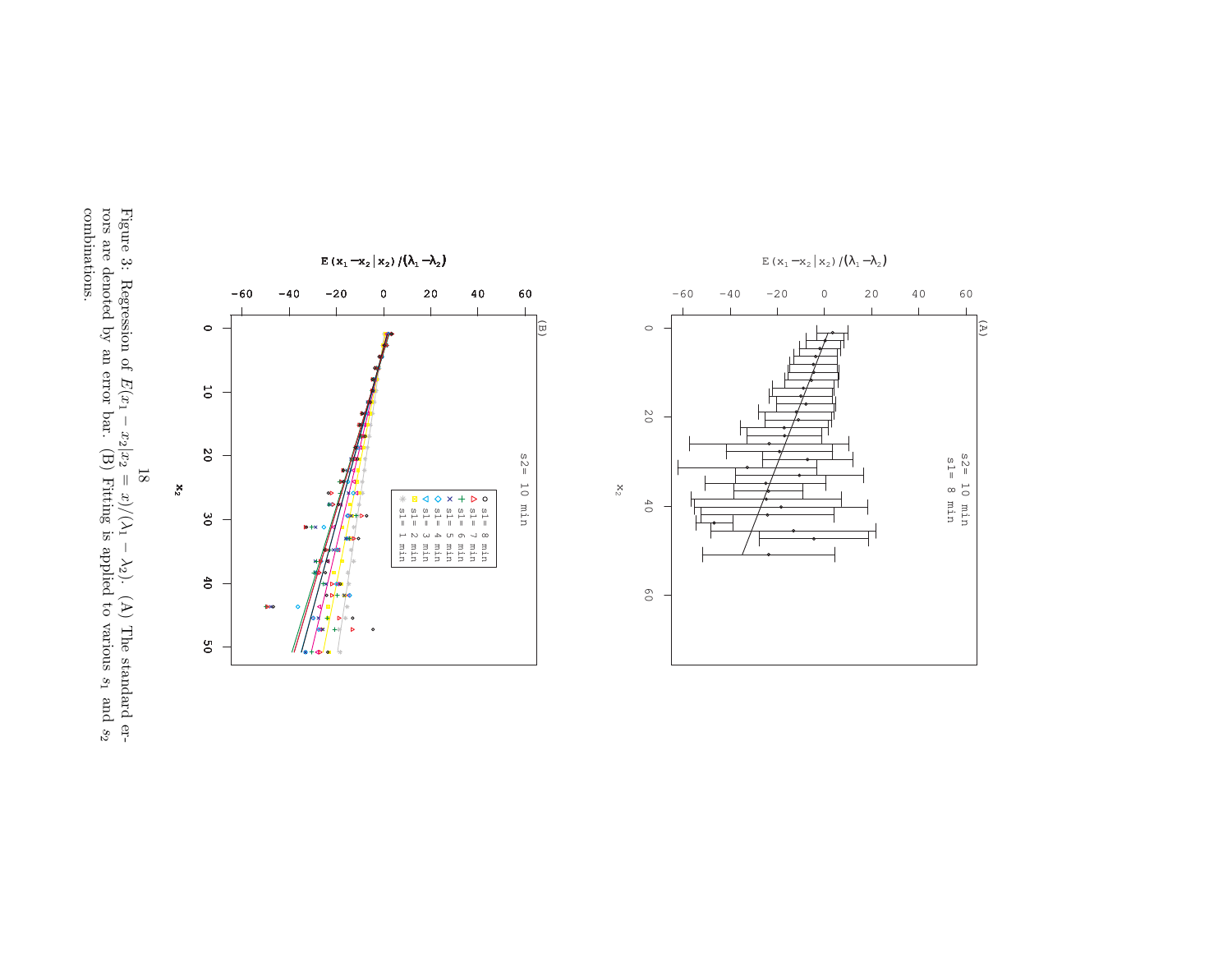



19

<span id="page-18-0"></span>Figure 4: Estimation of parameter  $a_A(s)$ . (A) Parameter  $a_A(s_2, ds/s)$  obtained by the regressions shown in Fig. [3](#page-17-0) and nonlinear fitting  $log(a_A(s, ds/s))$  =  $a+b(ds/s)+c(ds/s)^2$ . The standard errors of regression [\(32\)](#page-9-3) are denoted by an error bar. (B)  $a_A(s) = exp(a)$  (see the text). The standard errors of nonlinear fittings are denoted by an error bar. The solid line shows the least-squares fit of  $a_A(s)$  to the power law function.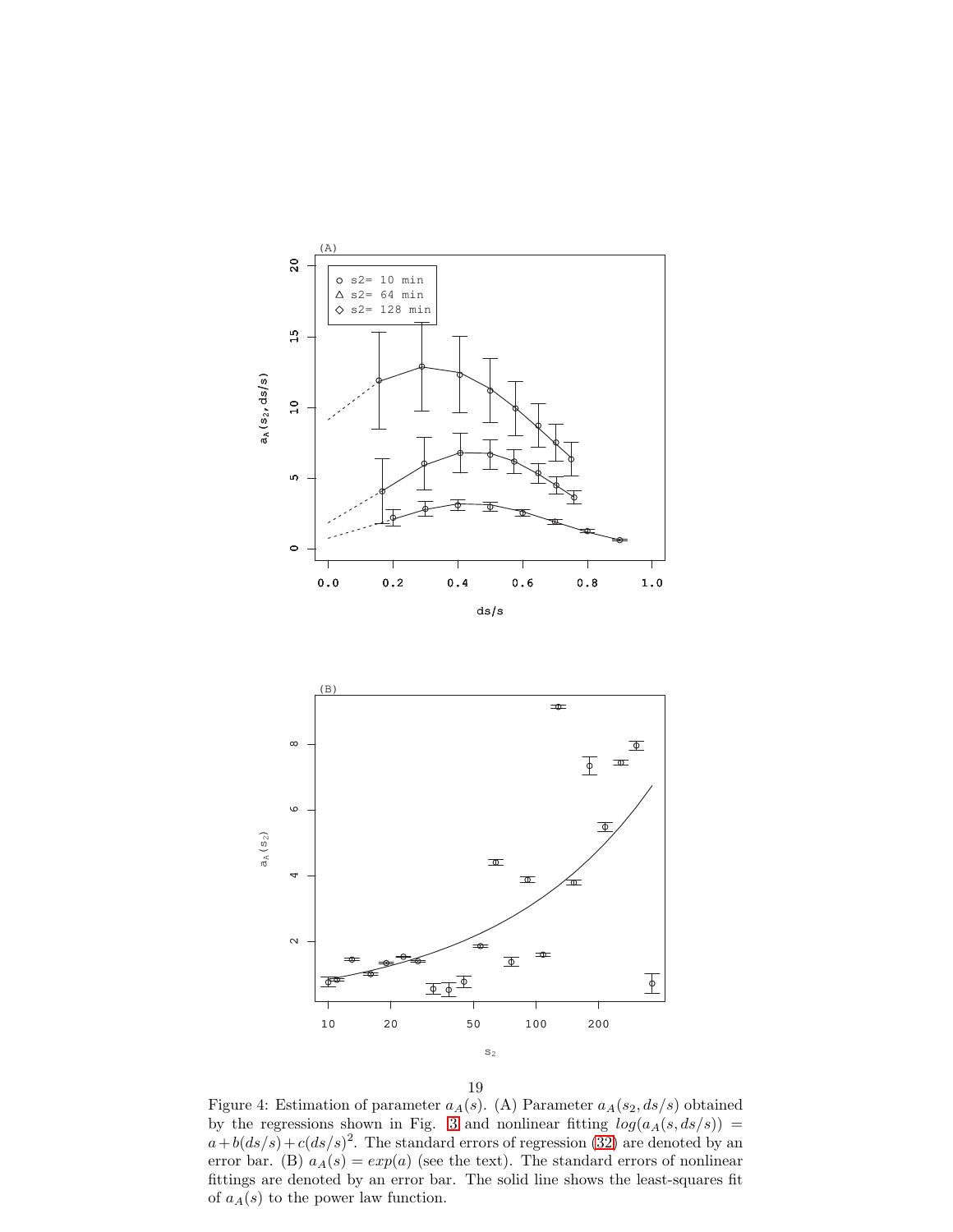



20

<span id="page-19-0"></span>Figure 5: Estimation of parameter  $\gamma_M$ . (A) Parameter  $\gamma_M(s, ds/s)$  obtained by the regressions shown in Fig. [3](#page-17-0) and nonlinear fitting  $log(\gamma_M(s)) = a + b(ds/s) +$  $c(ds/s)^2$ . The standard errors of regression [\(32\)](#page-9-3) are denoted by an error bar. (B)  $\gamma_M(s) = exp(a)$  (see the text). Standard errors of nonlinear fittings are denoted by an error bar.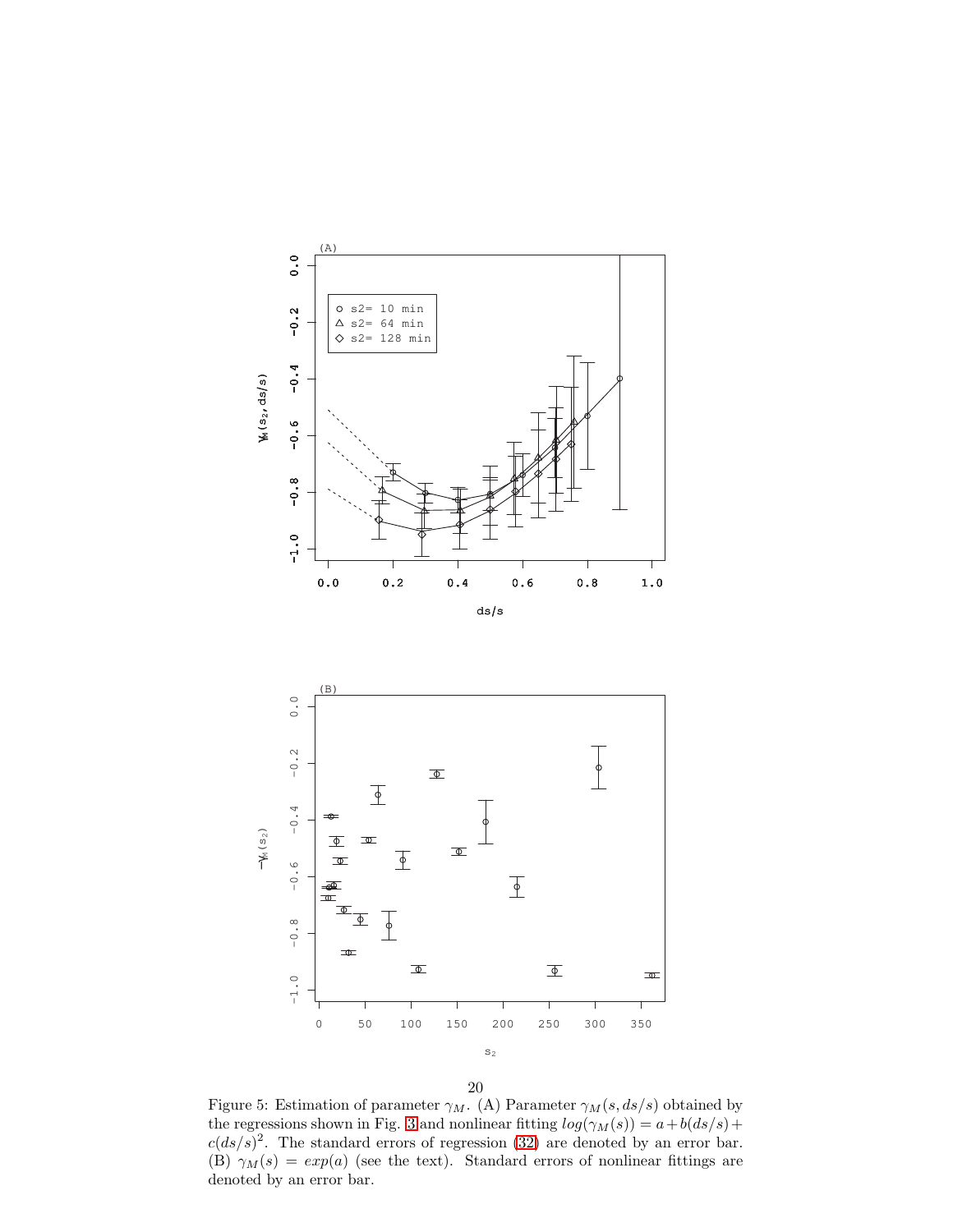Figure 6: Regression of  $E(x_1$ − $x_2)|x_2$  $\parallel$  $\chi)/$  $\sum$ − $\lesssim$ ) against  $x^2$ . (A) Standard errors are denoted by an error bar. (B) Fitting is applied to various  $s_1$ and  $s_2$ combinations.

<span id="page-20-0"></span>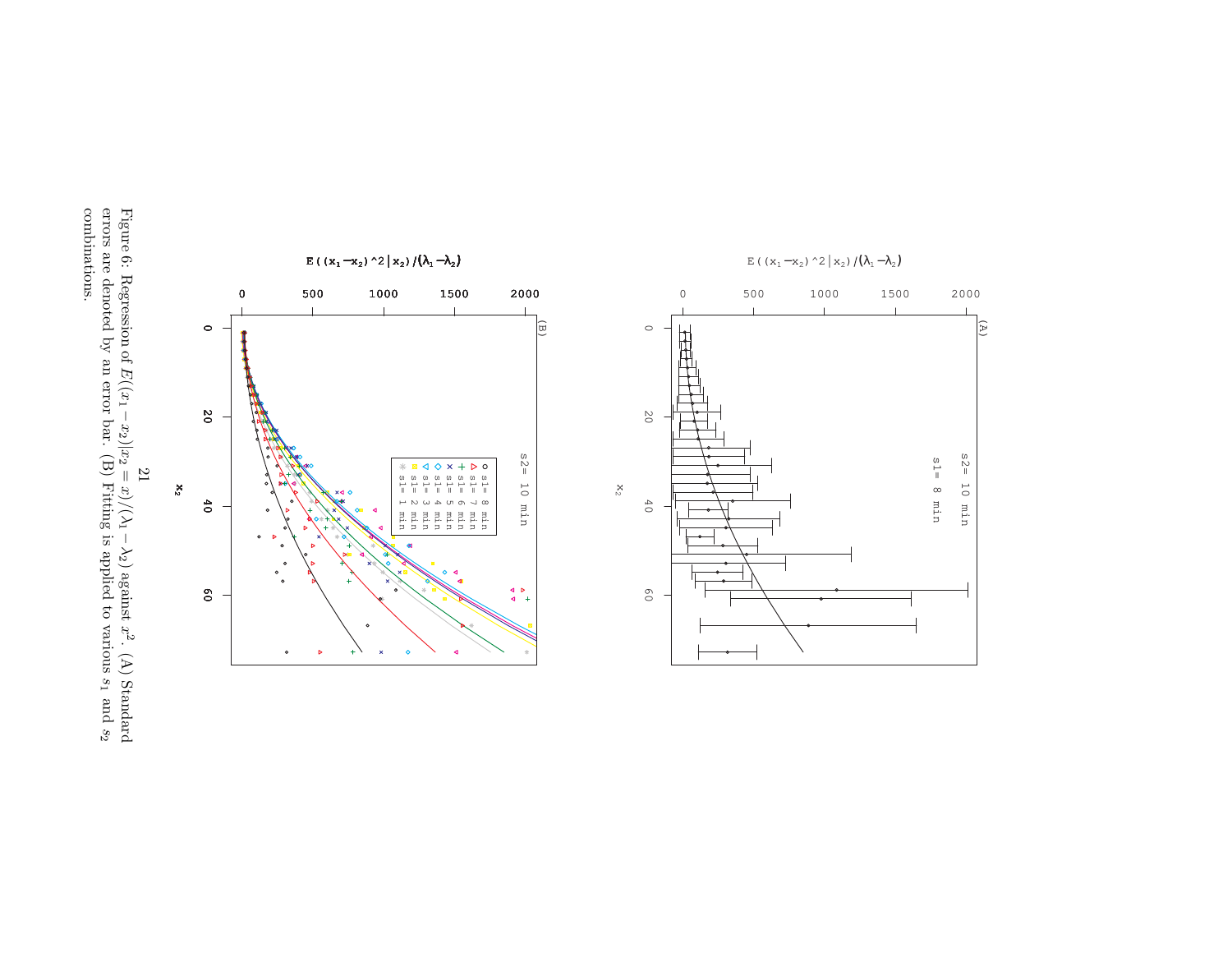







<span id="page-21-0"></span>Figure 7: Estimation of parameter  $b_A(s)$ . (A) Parameter  $b_A(s_2, ds/s)$  obtained by the regressions shown in Fig. [6](#page-20-0) and nonlinear fitting  $log(b_A^2(s, ds/s))$  =  $a + b(ds/s) + c(ds/s)^2$ . The standard errors of the regression [\(35\)](#page-10-2) are denoted by an error bar. (B)  $b_A^2(s) = exp(a)$  (see the text). Standard errors of nonlinear fittings are denoted by an error bar. The solid line shows the least-squares fit of  $b_A^2(s)$  to the power law function.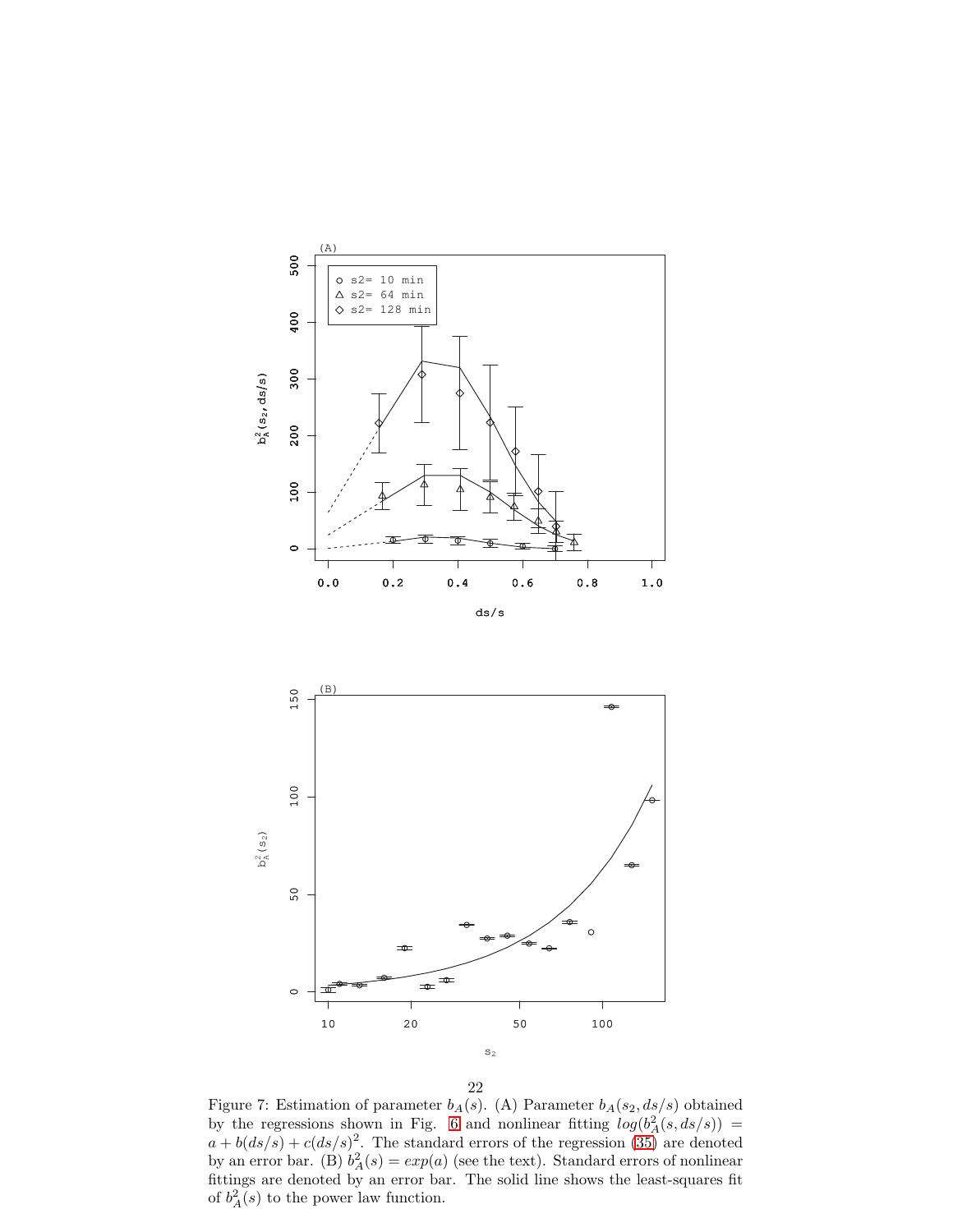



23

<span id="page-22-0"></span>Figure 8: Estimation of parameter  $\sigma_M$ . (A) Parameter  $\sigma_M(s, ds/s)$  obtained by the regressions shown in Fig. [6](#page-20-0) and nonlinear fitting  $log(\sigma_M^2(s)) = a + b(ds/s) +$  $c(ds/s)^2$ . The standard errors of regression [\(35\)](#page-10-2) against  $x^2$  are denoted by an error bar. (B)  $\sigma_M^2(s) = exp(a)$  (see the text). Standard errors of nonlinear fittings are denoted by an error bar.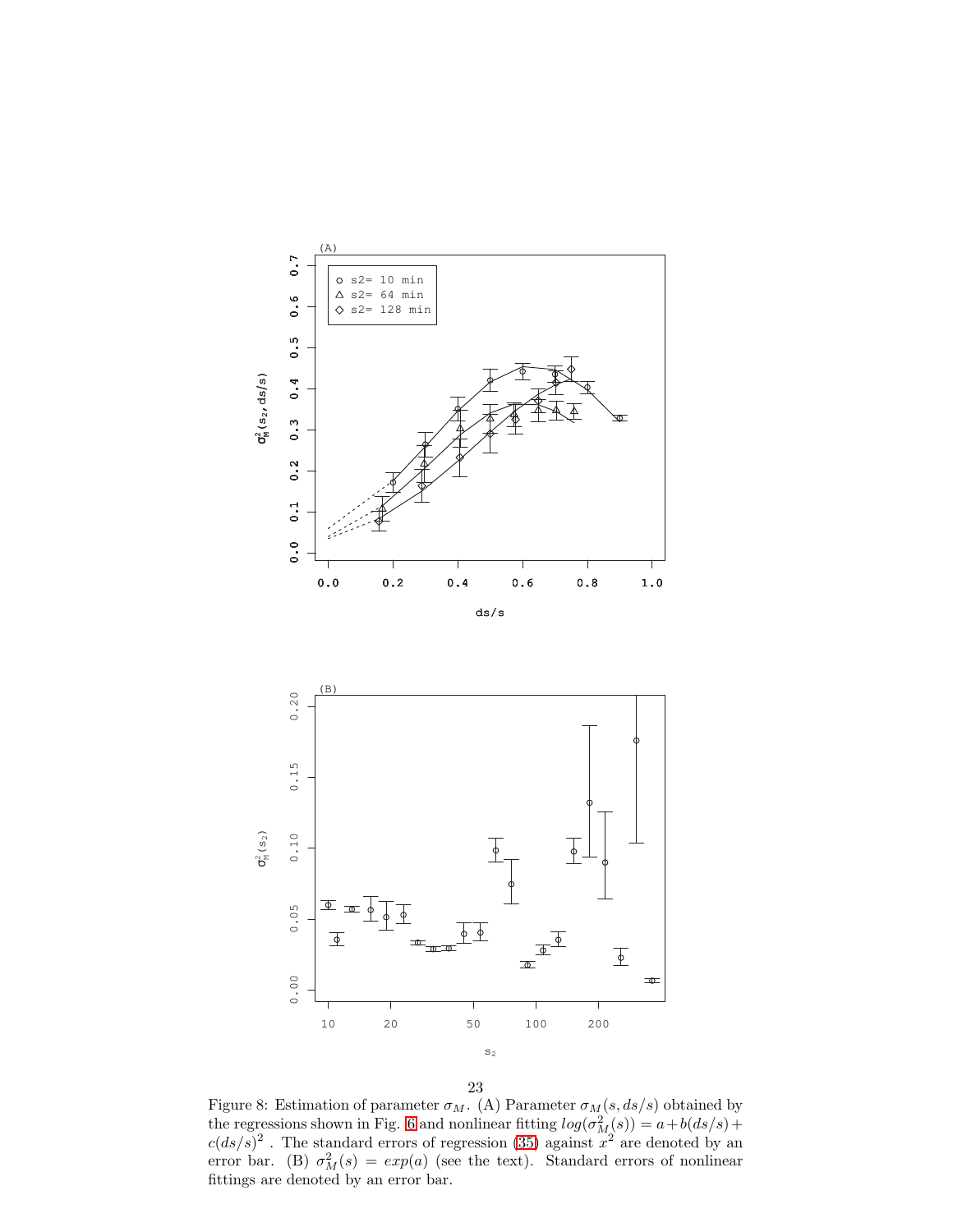

<span id="page-23-0"></span>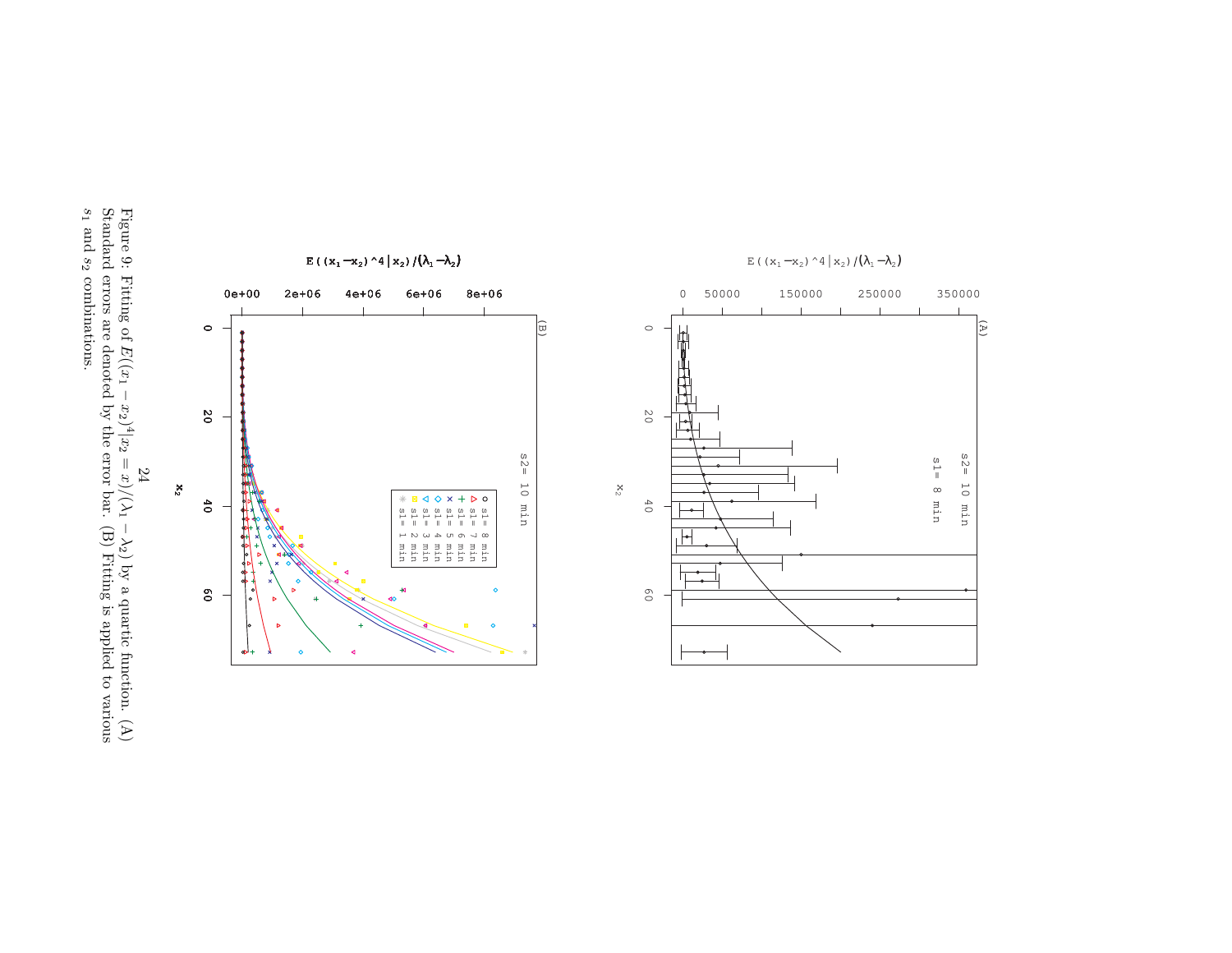

<span id="page-24-0"></span>Figure 10: The pdf of measured  $x(\lambda)$  and numerical calculation of the Fokker– Planck equation. The result of numerical calculation is represented by the solid lines. Marks are measured values. The scale is attached to each line.